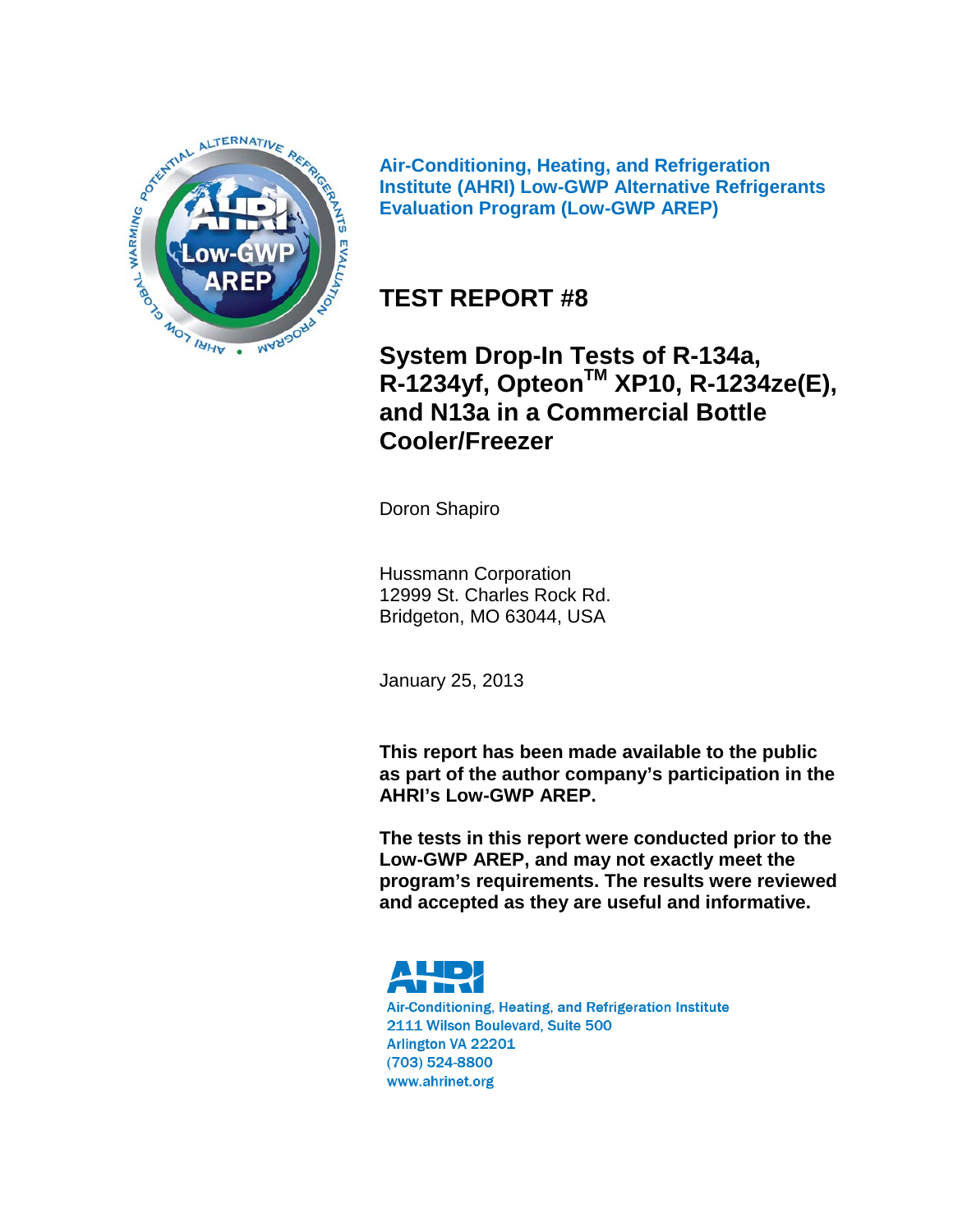List of Tested Refrigerants' Compositions (Mass%)

| R-1234yf                 | R-1234yf (100)                         |
|--------------------------|----------------------------------------|
| l N-13a                  | R-134a/R-1234yf/R-1234ze(E) (42/18/40) |
| R-1234ze(E)              | R-1234ze(E) (100)                      |
| Opteon <sup>™</sup> XP10 | $ R-134a/R-1234yf(44/56) $             |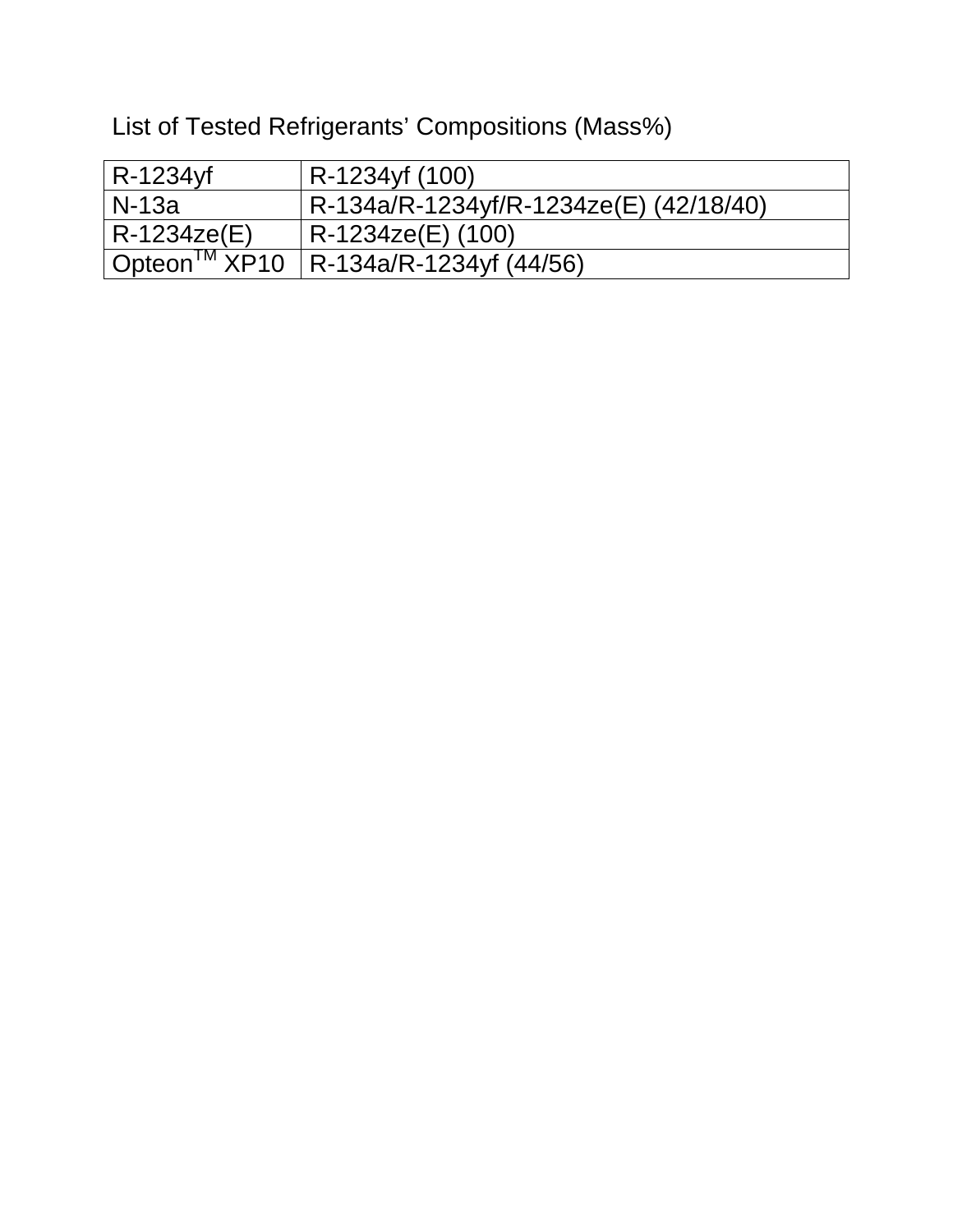### **1. Introduction:**

From October 2010 through May 2011, Hussmann completed R-134a baseline testing and system drop-in testing of  $\overline{R}$ -1234yf, Opteon<sup>TM</sup> XP10, R-1234ze(E), and N13a in a commercial bottle cooler/freezer. Figure 1 shows available bottle coolers in this product line.



Fig 1. Bottle coolers (center unit, Model ARV-570, was tested)

It is important to note that the results reported here were completed prior to the start of the AREP work. Nevertheless, Hussmann wishes to present the results, since they are relevant and useful as part of the overall refrigerant evaluation program. It must be understood that because the Hussmann tests were completed before the AREP work had started, parts of the test setup, conditions, and procedures may be different than specified in the AREP Participants Handbook.

### **2. Details of Test Setup:**

a. Description of System

Figure 2 shows a photo of the test unit. As shown, the unit had a single door, approximately 1.8 m (6 ft) tall. One important difference between this unit and typical bottle coolers is that the test unit can operate below freezing, with a -5.6°C (22°F) setpoint. The unit is intended to be used with beer cans or bottles, and the -5.6°C setpoint is not quite cold enough to freeze beer. However, due to condensation, a layer of ice forms on a beer can when it is removed from the unit.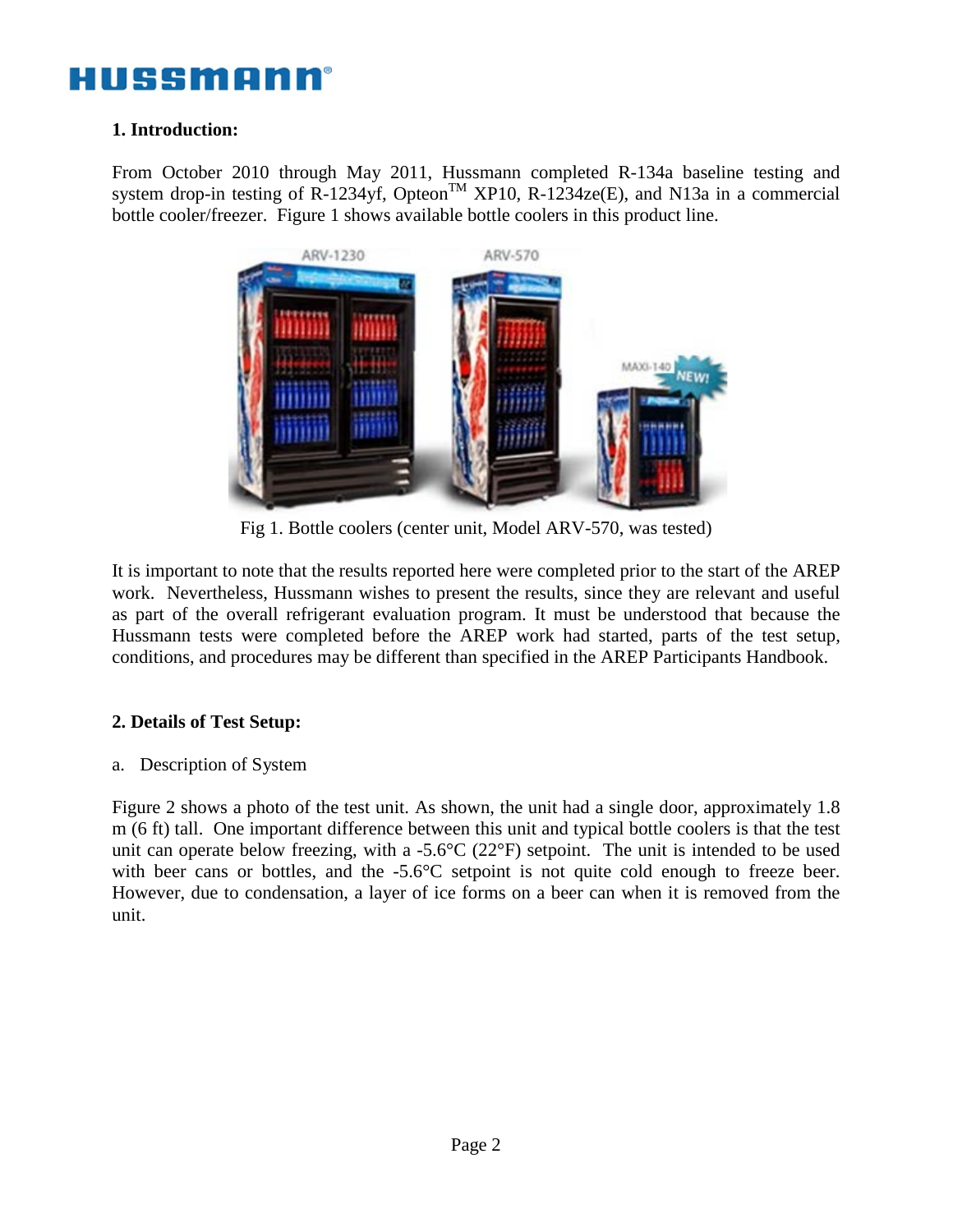# HUSSMANI



Fig 2. Model ARV-570 used for drop-in tests Note discharge air temperature display in upper right reads 23°F (-5°C)

The evaporator and evaporator fan are located in the top-back of these coolers. The compressor, condenser, and condenser fan are located in the bottom. Other details are:

- Compressor: Fractional horsepower, hermetic, reciprocating type, 10.61 cm^3 displacement
- Nominal motor size: 270 W
- Condenser: Approximately 30 cm width x 28 cm height 3.3 cm depth, with 16 tubes total in an 8 x 2 staggered pattern with copper tubes and aluminum fins, 3.1 fins/cm
- Expansion device: Capillary tube 244 cm length with 1.24 mm ID. The capillary tube is piped through the suction tube, thus providing a liquid-to-suction heat exchanger.
- Evaporator: Approximately 49 cm width x 18 cm height x 7 cm depth, with 21 tubes total in a 7 x 3 staggered pattern with copper tubes and aluminum fins, 2.4 fins/cm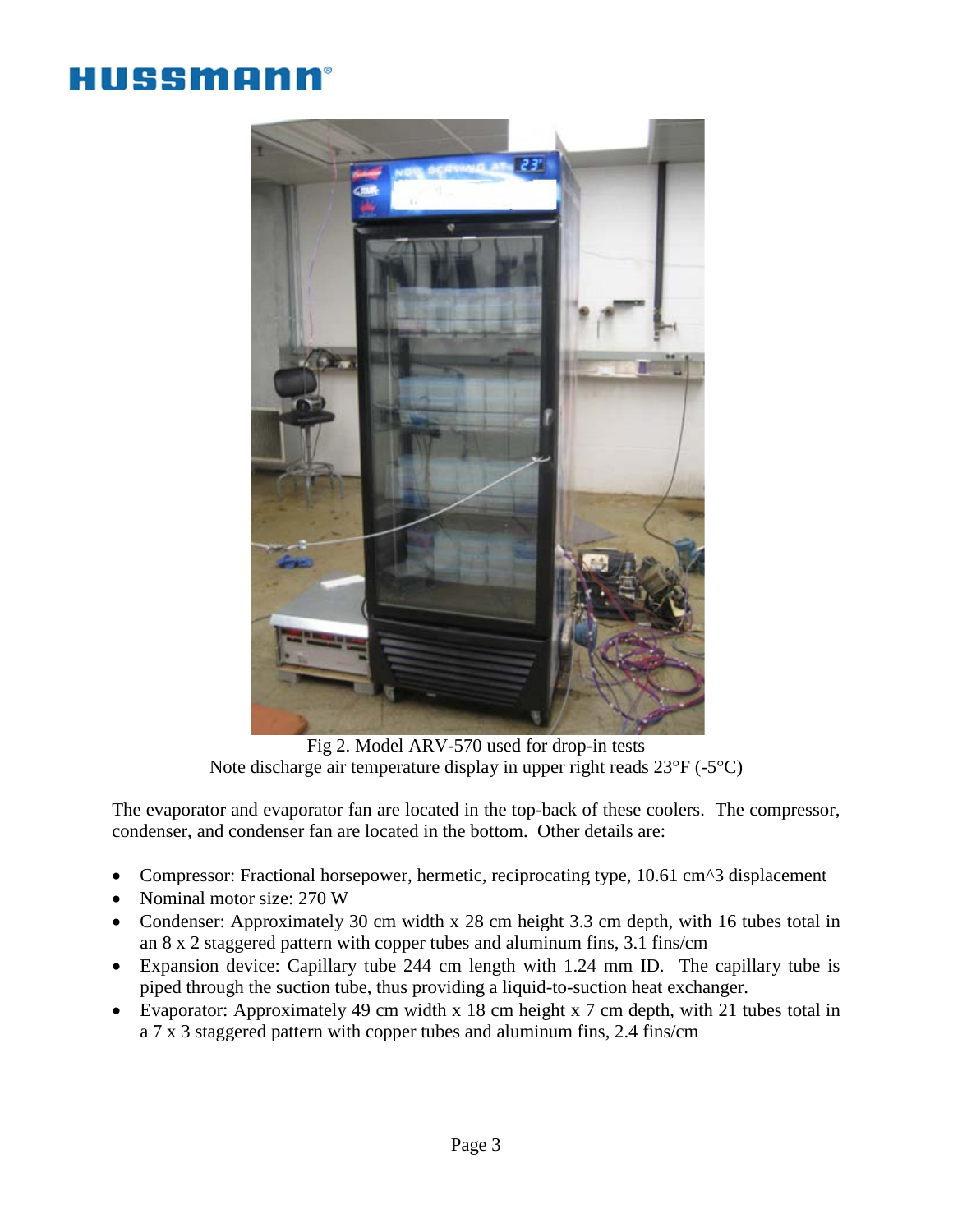b. Description of Modifications to System

The normal refrigerant charge for these units is  $266$  g of R-134a. However, the additional charge needed to accommodate the refrigerant flow meter and connecting piping was calculated and included in the tests. Thus, 322 g of refrigerant was used for the tests. A refrigerant mass flow meter was installed in the compressor discharge line.

c. Description of Tests Conducted

Two types of tests were conducted: 1) "Steady-state" tests with door opening/closing cycles in accordance with ASHRAE Standard 72-2005, *Method of Testing Commercial Refrigerators and Freezers* and 2) full pull-down and half pull-down tests in accordance with a soft-drink bottler's specifications.

A detailed discussion of these two types of tests is beyond the scope of this report, but in short, the ASHRAE tests measured performance over a normal operating cycle including automated door openings and defrost period. The full pull-down test measured performance with the full product load "soaked" at 32°C (90°F). Similarly, the half pull-down test measured performance with half the product load soaked at 32°C.

The main objectives of the evaluation were:

- a) Conduct performance tests in accordance with ASHRAE Standard No. 72-2005
	- Two bottle cooler thermostat settings were tested,  $-5.6^{\circ}C(22^{\circ}F)$  and  $3.3^{\circ}C(38^{\circ}F)$ .
	- Two test cell ambient conditions were tested,  $23.9^{\circ}C$  (75°F)/55% relative humidity and 26.7°C (80°F)/55% relative humidity.
- b) Conduct full pull-down and half pull-down tests in accordance with a soft-drink bottler's specifications
- c) Compare performance values such as discharge air temperatures, product simulator temperatures, suction pressure, discharge pressure, compressor mass flow, and compressor input power
- d) Repeat each series of tests with the refrigerants listed in Table 1
- e) Note any other important observations

An overview of the tests conditions is shown in Table 1, and Figure 3 shows a flow diagram of the refrigerant circuit.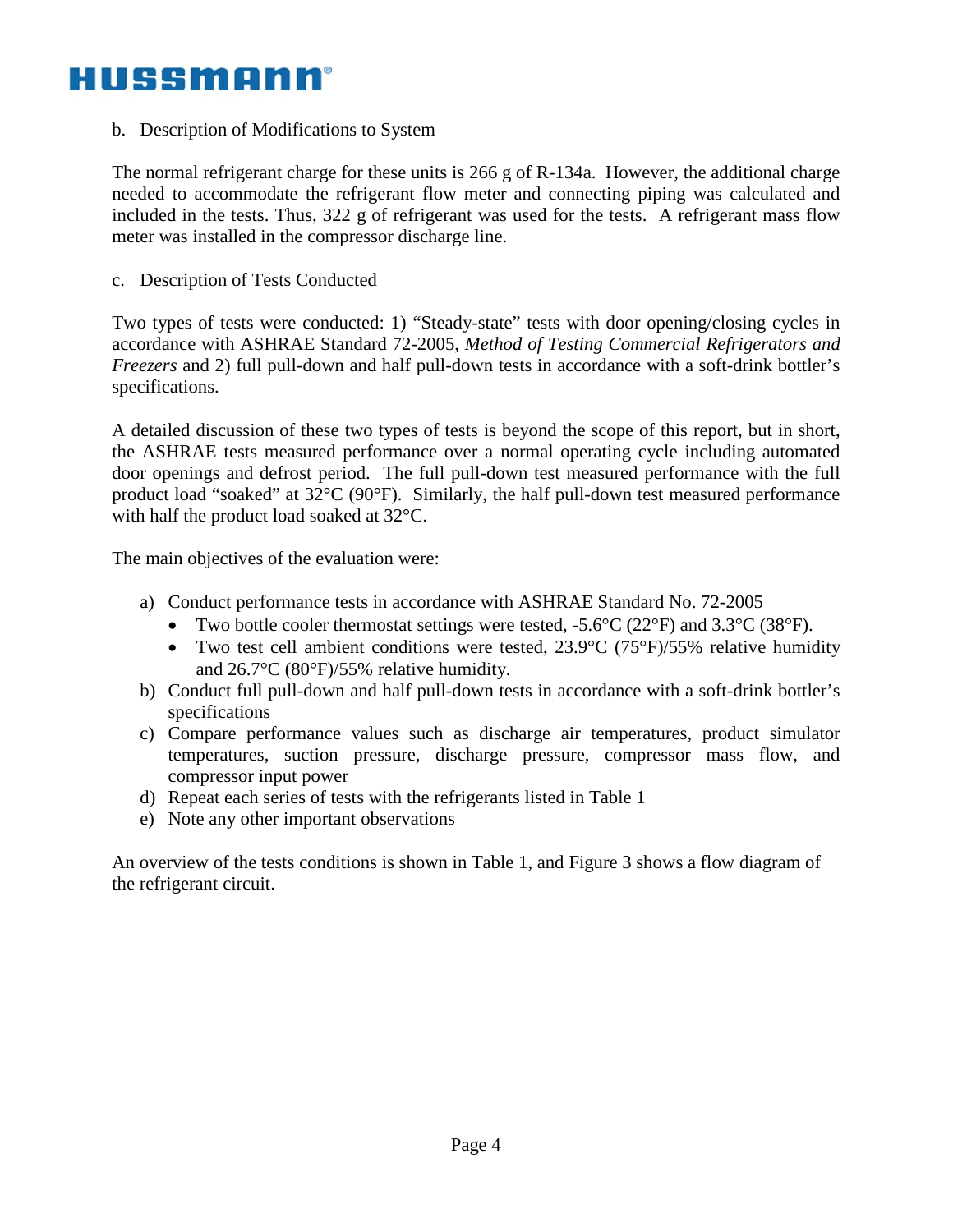

Fig 3. Flow diagram of refrigerant circuit

Flow **Meter** 

**Compressor** 

**Condenser** 



Filter **Dryer** 

• Refrigerant mass flow rate

Refrigerants:

HUSSMANN®

- Refrigerant pressure drops through evaporator, condenser, and refrigerant flow meter
- Compressor suction and discharge temperatures



Table 1: Overview of test conditions and refrigerants

R-134a R-1234yf Opteon $^{TM}$  XP10 R-1234ze(E) N13a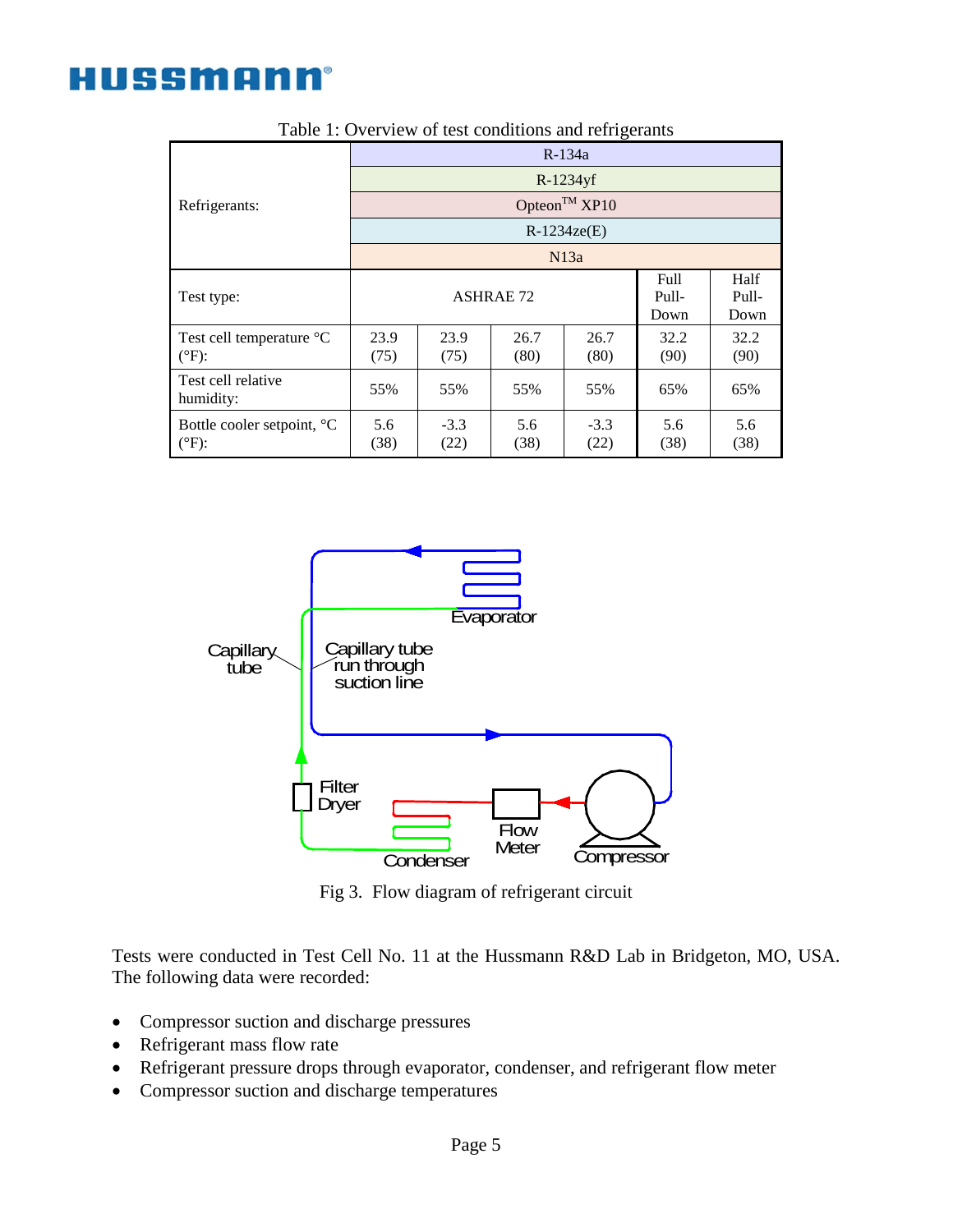- Evaporator refrigerant outlet temperature
- Condenser air inlet and outlet temperatures
- Condenser refrigerant inlet and outlet temperatures
- Discharge air temperatures, 5 cm from left end, center, and 5 cm from right end of discharge air duct
- Return air temperatures, 5 cm from left end, center, and 5 cm from right end of return air duct
- Test cell ambient dry and wet bulb temperatures
- Test unit voltage, current, and power
- Compressor current and power
- Evaporator fan power (checked once, not recorded continuously)

A PC-based Data Acquisition System was used to record measurements. Temperatures were recorded every 60 seconds. Power, pressure, and differential pressure values were recorded every 10 seconds. Data was summarized in spreadsheets in accordance with the corresponding test standard. Refrigerant properties were obtained using REFPROP Database 23, Version 8.0

#### **3. Results**

#### Table 2 Low GWP AREP system drop-in test data form

Manufacturer: Hussmann Corporation Manufacturer's Notation: ARV-570

| <b>Basic Information</b>                                     |                               |
|--------------------------------------------------------------|-------------------------------|
| Alternative Refrigerants (If not proprietary, composition as | Please refer to Table 1       |
| Charged, % wt)                                               |                               |
| <b>Baseline Refrigerant and Lubricant</b>                    | $R-134a/POE$                  |
| Make and Model of System                                     | Hussmann ARV-570              |
| Nominal Capacity W                                           | 350                           |
| Mode                                                         | Cooling                       |
| Compressor Type                                              | <b>Hermetic Reciprocating</b> |
| Compressor Displacement cm^3                                 | 10.61                         |
| Nominal motor speed, rpm                                     | Approx. 3500                  |
| Actual motor speed                                           | Not Measured                  |
| <b>Expansion Device Type</b>                                 | Capillary Tube                |
| Lubricant type                                               | POE, ISO10                    |
| Refrigerant composition at compressor inlet                  | Please refer to Table 1       |

**Note:** The above basic information is the same for all tests, and therefore is included here only.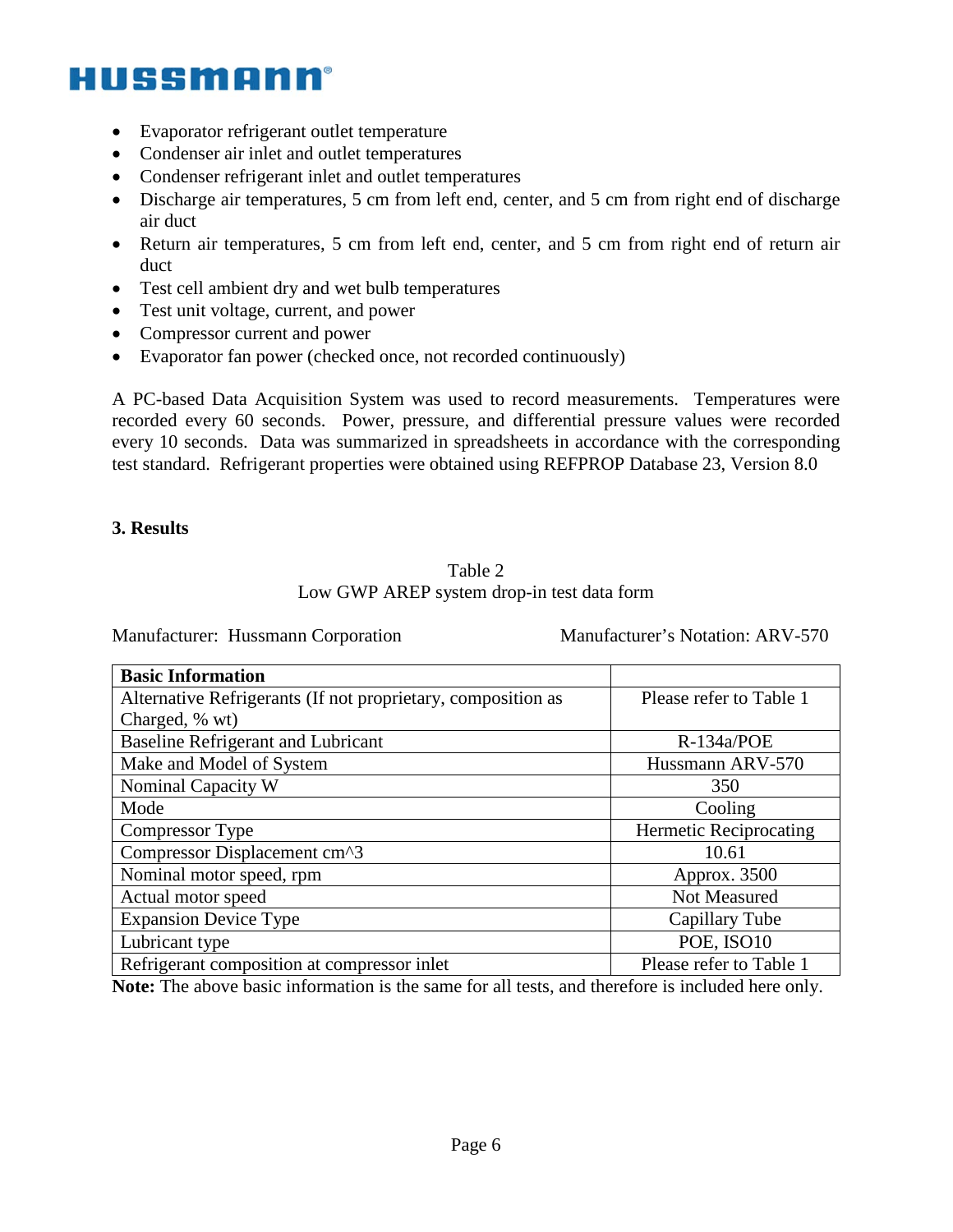### 3.1 ASHRAE 72 Tests

Tables 3 through 6 show averaged data over the duration of each test run. To make it easier to review the tables, each row has a number value and each column has a Test ID number.

Table 3 shows results at 23.9°C/55% relative humidity ambient conditions with the 3.3°C bottler cooler setpoint. Beginning with the left side of Table 3, three sets of baseline tests were conducted, Test ID Nos. 1, 2 and 3. Note the completion dates were 10/12/10, 2/16/11, and 5/09/11. These tests were conducted with R134a at the beginning, middle, and end of the overall program to verify that the baseline performance was repeatable. For example, if something had gone wrong with the compressor or instrumentation, large changes would likely have been seen between these three tests.

As shown in Table 3, there were some modest differences among the three baseline measurements. For example, in Rows 11 and 12, the compressor mass flow dropped slightly from 6.37 kg/hr to 6.24 kg/hr and then further to 6.16 kg/hr, for Tests 1, 2, and 3, respectively. Thus, the mass flow was 3.4% lower in Test 3 versus Test 1. On the other hand, there was almost no difference in the compressor power (Row 66) for these three tests, with 116 W, 118 W and again 118 W for Tests 1, 2, and 3, respectively. One possible cause of these changes is slightly different refrigerant charge. Beginning in 2011, an improved scale was used to charge the system. The new scale had  $+/-1$  gram  $(+/-0.036$  ounce) precision versus the old scale, which had  $+/- 7$  gram  $(+/- 0.25$  ounce) precision.

Keeping in mind the three sets of baseline results, some main results in Table 3 are:

- Rows 9 and 10: The suction and discharge pressure, 205 kPa and 558 kPa, respectively of R-1234ze(E) were considerably lower than the other refrigerants.
- Row 11 and 12: The mass flow rate of R-1234yf (Test 4) was 13.9% higher than the first baseline test (Test 1).
- Rows 23 through 25: The discharge air temperatures were nearly identical for all tests. We would expect this result since discharge air temperature was the basis for cycling the compressor on/off.
- Rows 66 and 67: The compressor power was within  $+/- 2.7\%$  for all tests.
- Rows 69 and 70: The compressor run time for R-1234ze(E) (Test 6) was 21.5% higher than the first baseline test.
- Rows 79 and 80: The average cooling capacity for R-1234yf, XP10, R-1234ze, and N13a were 8.5%, 7.8%, 7.9%, and 5.2% lower, respectively
- Rows 80.1 and 80.2: The average COP for R-1234yf, XP10, R-1234ze, and N13a were 10.9%, 9.7%, 5.7%, and again 5.7% lower, respectively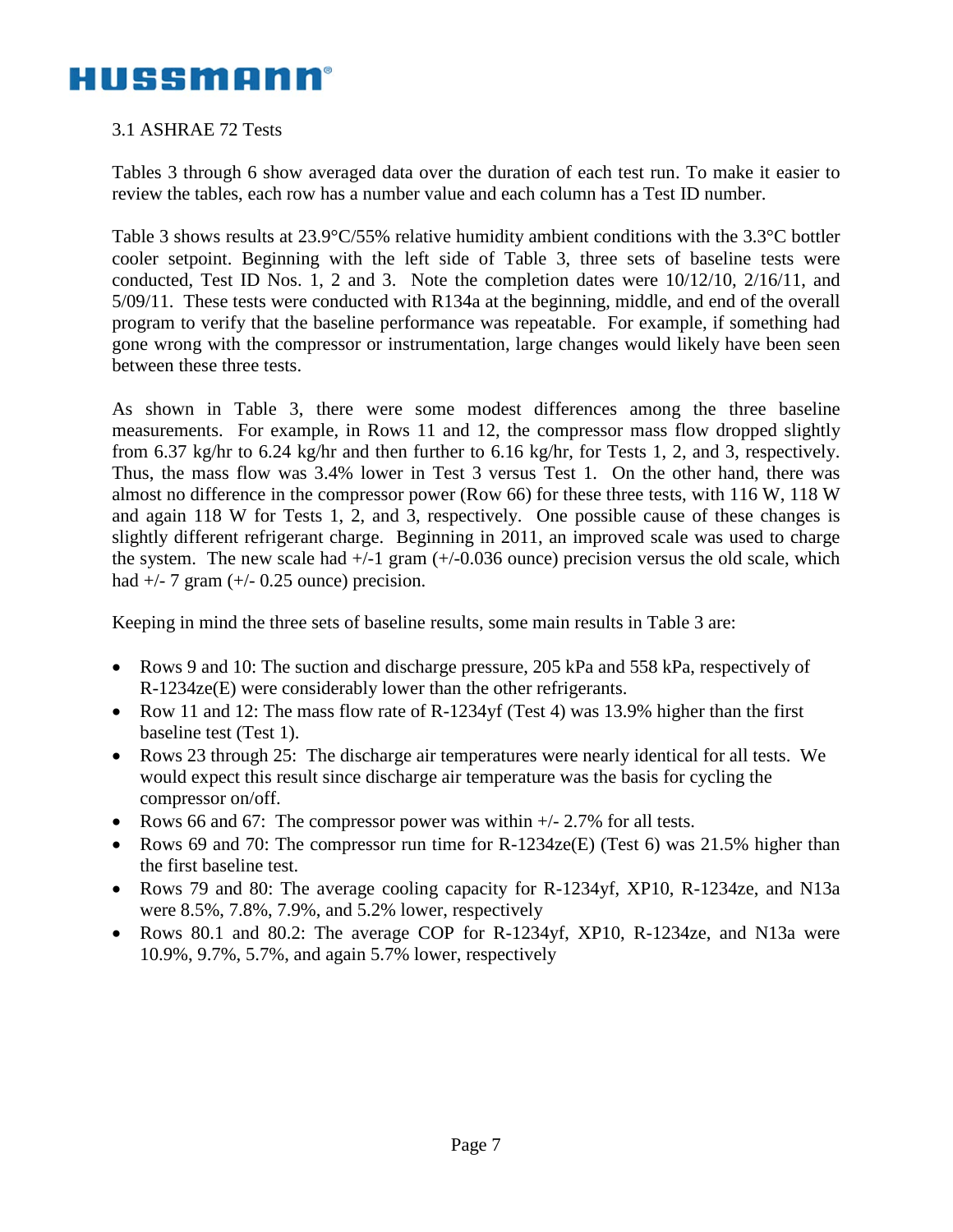| Row 0 Refrigerant                                                         | R134a          | R134a                     | R134a                     | R-1234yf       | Opteon <sup>™</sup><br><b>XP10</b> | R-1234ze       | <b>N13a</b>   |
|---------------------------------------------------------------------------|----------------|---------------------------|---------------------------|----------------|------------------------------------|----------------|---------------|
| <b>Test type</b><br>1                                                     | <b>ASHRAE</b>  | <b>ASHRAE</b><br>(repeat) | <b>ASHRAE</b><br>(repeat) | <b>ASHRAE</b>  | <b>ASHRAE</b>                      | <b>ASHRAE</b>  | <b>ASHRAE</b> |
| $\overline{2}$<br>Test ID no.                                             | $\overline{1}$ | $\overline{2}$            | 3                         | $\overline{4}$ | 5 <sup>7</sup>                     | $6\phantom{1}$ | 7             |
| $\overline{4}$<br>Test cell temperature setpoint db °C                    | 23.9           | 23.9                      | 23.9                      | 23.9           | 23.9                               | 23.9           | 23.9          |
| 4.1<br>Test cell temperature setpoint wb °C                               | 17.8           | 17.8                      | 17.8                      | 17.8           | 17.8                               | 17.8           | 17.8          |
| Test cell relative humidity setpoint, %<br>5                              | 55             | $\overline{55}$           | 55                        | 55             | 55                                 | 55             | 55            |
| 6<br>Bottle cooler setpoint °C                                            | 3.3            | 3.3                       | 3.3                       | 3.3            | 3.3                                | 3.3            | 3.3           |
| 8<br><b>Completion date</b>                                               | 10/12/10       | 02/16/11                  | 05/09/11                  | 11/28/10       | 01/11/11                           | 03/01/11       | 03/27/11      |
| 9<br><b>Suction pressure kPa</b>                                          | 285            | 283                       | 279                       | 303            | 305                                | 205            | 264           |
| 10<br>Discharge pressure kPa                                              | 702            | 704                       | 704                       | 730            | 727                                | 558            | 674           |
| Refrigerant flow rate kg/hr<br>11                                         | 6.37           | 6.24                      | 6.16                      | 7.26           | 6.58                               | 6.50           | 6.53          |
| 12<br>Difference %                                                        | 0%             | $-2.1%$                   | $-3.4%$                   | 13.9%          | 3.3%                               | 2.0%           | 2.5%          |
| 13<br>Refrigerant pressure drop evaporator kPa                            | 1.39           | 1.83                      | 1.67                      | 1.36           | 1.70                               | 2.97           | 2.90          |
| 14<br>Refrigerant pressure drop condenser kPa                             | 1.43           | 1.53                      | 1.43                      | 1.53           | 1.58                               | 1.21           | 1.50          |
| 15<br>Refrigerant pressure drop flow meter kPa                            | 26.78          | 27.33                     | 27.89                     | 26.76          | 27.01                              | 29.89          | 28.46         |
| 16<br>Compressor suction temperature °C                                   | 19.4           | 20.2                      | 20.4                      | 20.1           | 21.0                               | 18.2           | 20.4          |
| 17<br>Compressor discharge temperature °C                                 | 40.0           | 40.9                      | 41.3                      | 41.3           | 40.9                               | 40.0           | 41.6          |
| 18<br>Evaporator outlet temperature °C                                    | $-0.2$         | 0.7                       | 1.0                       | 1.3            | 1.9                                | 0.0            | 0.9           |
| 19<br>Condenser air inlet temperature °C                                  | 23.9           | 24.0                      | 24.2                      | 24.1           | 24.2                               | 24.0           | 24.4          |
| Condenser air outlet temperature °C<br>20                                 | 25.8           | 26.0                      | 26.2                      | 26.0           | 26.1                               | 25.7           | 26.3          |
| 21<br>Condenser refrigerant inlet temperature °C                          | 32.1           | 31.9                      | 32.2                      | 32.8           | 32.9                               | 32.0           | 32.8          |
| 22<br>Condenser refrigerant outlet temp °C                                | 27.7           | 27.6                      | 27.8                      | 27.7           | 27.9                               | 27.6           | 28.0          |
| 23<br>Refrigerated air discharge temperature 5 cm from left wall °C       | 2.5            | 2.5                       | 2.5                       | 2.4            | 2.5                                | 2.5            | 2.4           |
| 24<br>Refrigerated air discharge temperature center °C                    | 2.6            | 2.6                       | 2.6                       | 2.6            | 2.7                                | 2.6            | 2.6           |
| 25<br>Refrigerated air dischrage temperature 5 cm from right wall °C      | 2.4            | 2.4                       | 2.3                       | 2.4            | 2.5                                | 2.4            | 2.4           |
| Refrigerated air return temperature 5 cm from left wall °C<br>26          | 3.8            | 3.9                       | 3.9                       | 3.8            | 3.9                                | 3.8            | 3.8           |
| 27<br>Refrigerated air return temperature center °C                       | 4.1            | 4.2                       | 4.1                       | 4.1            | 4.2                                | 4.2            | 4.2           |
| Refrigerated air return temperature 5 cm from right wall °C<br>28         | 4.1            | 4.3                       | 4.3                       | 4.2            | 4.3                                | 4.3            | 4.3           |
| 29<br>Test cell dry bulb (1 of 2) °C                                      | 23.9           | 23.9                      | 23.8                      | 24.0           | 24.1                               | 23.9           | 24.2          |
| 30<br>Test cell dry bulb (2 of 2) °C                                      | 23.4           | 23.6                      | 23.5                      | 23.7           | 23.8                               | 23.7           | 24.0          |
| 31<br>Test cell wet bulb °C                                               | 17.6           | 18.1                      | 18.2                      | 18.1           | 18.3                               | 17.8           | 18.2          |
| 40<br>Test cell relative humidity %                                       | 54.5%          | 57.4%                     | 58.1%                     | 56.1%          | 57.6%                              | 55.0%          | 55.6%         |
| 50<br><b>Product simulator temperatures</b>                               |                |                           |                           |                |                                    |                |               |
| 51<br>Integrated average product simulator temperature °C                 | 4.0            | 4.0                       | 4.1                       | 4.0            | 4.0                                | 4.0            | 4.1           |
| 52<br>{CTS} Integrated coldest product simulator, temperature °C          | 3.4            | 3.4                       | 3.4                       | 3.3            | 3.1                                | 3.4            | 3.4           |
| 54<br>{WTS} Integrated warmest product simulator temperature °C           | 4.4            | 4.6                       | 4.5                       | 4.5            | 4.6                                | 4.5            | 4.6           |
| 59<br>Refrigerant charge g                                                | $322 + 1 - 7$  | $322 + 1 - 1$             | $322 + 1 - 1$             | $322 + 1 - 7$  | $322 + 1 - 1$                      | $322 + 1 - 1$  | $322 + 1 - 1$ |
| Supply voltage<br>61                                                      | 118            | 120                       | 121                       | 120            | 122                                | 121            | 120           |
| <b>Compressor power W</b><br>66                                           | 116            | 118                       | 118                       | 120            | 119                                | 114            | 117           |
| Difference %<br>67                                                        | 0%             | 1.1%                      | 1.3%                      | 2.7%           | 2.1%                               | $-2.3%$        | 0.6%          |
| 69<br>Compressor run time, %                                              | 35.1%          | 35.1%                     | 35.9%                     | 35.0%          | 35.0%                              | 42.6%          | 37.0%         |
| Difference %<br>70                                                        | 0%             | 0.0%                      | 2.4%                      | $-0.2%$        | $-0.2%$                            | 21.5%          | 5.5%          |
| Evaporator fan power W (checked once, not recorded<br>71<br>continuously) | 58             | 58                        | 58                        | 58             | 58                                 | 58             | 58            |
| 73<br>Evaporating temperature (avg. of dew and bubble) °C                 | $-0.8$         | $-0.9$                    | $-1.3$                    | $-0.9$         | $-1.5$                             | $-1.3$         | $-1.8$        |
| 74<br>Condensing temperature (avg. of dew and bubble) °C                  | 26.8           | 26.9                      | 26.9                      | 27.9           | 27.8                               | 28.8           | 27.2          |
| 75<br>Superheat at compressor inlet °K                                    | 20.1           | 21.1                      | 21.7                      | 21.0           | 22.5                               | 19.4           | 22.2          |
| 79<br>Average cooling capacity W*                                         | 317            | 311                       | 307                       | 290            | 292                                | 292            | 301           |
| 80<br>Difference %                                                        | 0%             | $-1.9%$                   | $-3.0%$                   | $-8.5%$        | $-7.8%$                            | $-7.9%$        | $-5.2%$       |
| 80.1<br>Average COP (W/W)                                                 | 2.72           | 2.64                      | 2.60                      | 2.43           | 2.46                               | 2.57           | 2.57          |
| 80.2<br>Difference %                                                      | 0.0%           | $-3.0%$                   | $-4.3%$                   | $-10.9%$       | $-9.7%$                            | $-5.7%$        | $-5.7%$       |
| *Assumes saturated liquid at inlet of expansion device                    |                |                           |                           |                |                                    |                |               |

### **Table 3** Results at 23.9°C (75°F)/55% relative humidity ambient conditions, 3.3°C (38°F) bottle cooler set point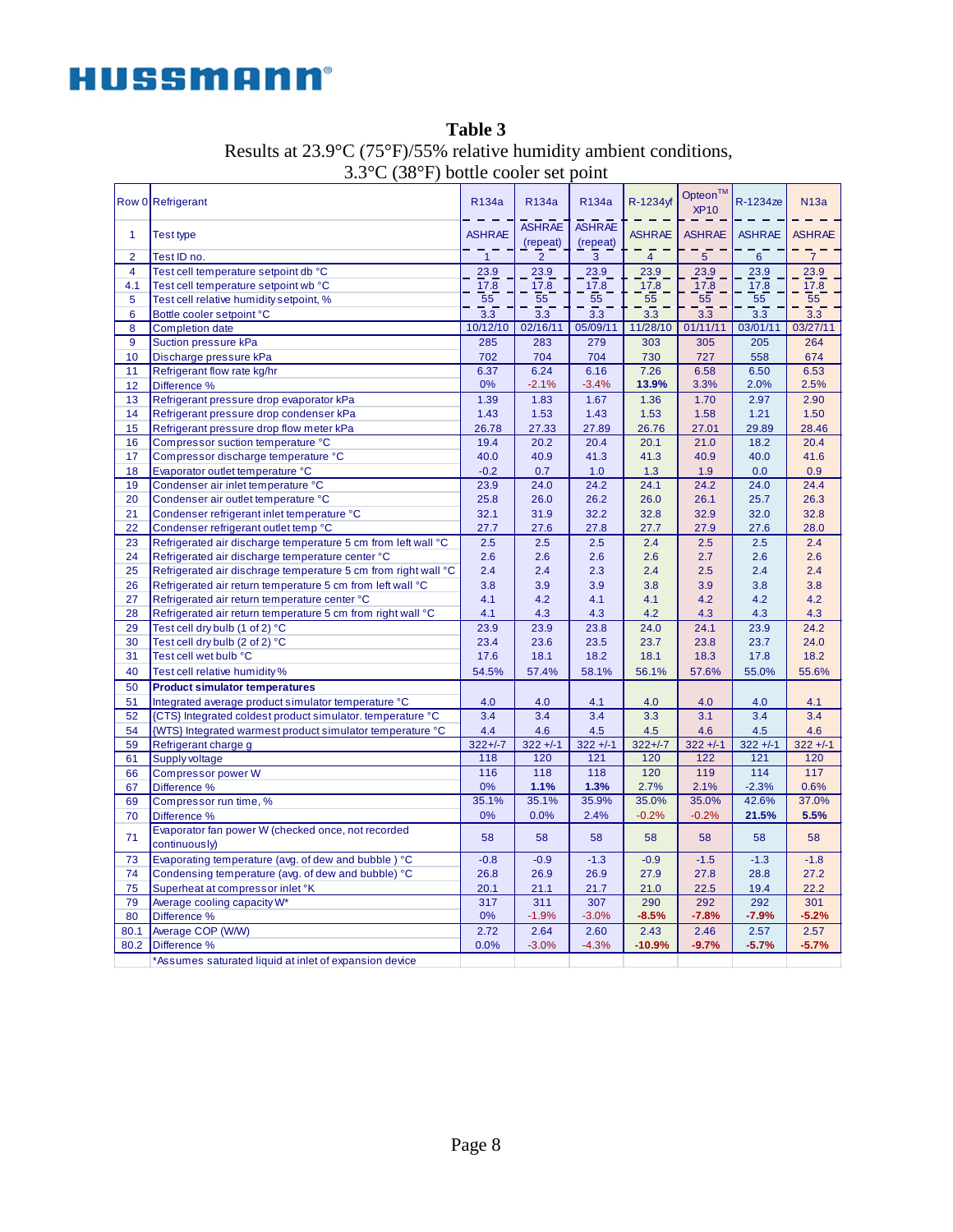Table 4 shows results at 23.9°C/55% relative humidity ambient conditions with the -5.6°C bottle cooler setpoint. Some main results in this table are:

- Rows 9 and 10: The suction and discharge pressures, 132 kPa and 592 kPa, respectively of R-1234ze(E) (Test 11) were considerably lower than the other refrigerants.
- Rows 11 and 12: The mass flow rate of R-1234yf (Test 9) was 19.6% higher than the baseline.
- Rows 23 through 25: The discharge air temperatures were nearly identical for all tests. Again, we would expect this result since discharge air temperature was the basis for cycling the compressor on/off.
- Rows 66 and 67: Compared to the baseline, the compressor power values were 8.0% higher, 6.5% higher, 4.4% lower, and 1.4% higher for R-1234yf, XP10, R-1234ze(E), and N13a, respectively.
- Rows 69 and 70: The compressor run time for R-1234ze(E) (Test 11) was 18.1% higher than the baseline.
- Rows 79 and 80: The average cooling capacity for R-1234yf, R-1234ze, and N13a were 5.5%, 14.3%, and 6.5% lower, respectively
- Rows 80.1 and 80.2: The average COP for R-1234yf, XP10, R-1234ze, and N13a were 12.5%, 9.5%, 10.3%, and 7.8% lower, respectively

Table 5 shows results at 26.7°C/55% relative humidity ambient conditions with the 3.3°C bottle cooler setpoint. Some main results in this table are:

- Rows 9 and 10: The suction and discharge pressures, 201 kPa and 612 kPa, respectively of R-1234ze(E) (Test 16) were considerably lower than the other refrigerants.
- Rows 11 and 12: The mass flow rate of R-1234yf (Test 14) was 14.8% higher than the baseline.
- Rows 23 through 25: As with the other test conditions, the discharge air temperatures were nearly identical for all tests.
- Rows 66 and 67: With the exception of  $R-1234$ ze(E) (Test 16), the compressor power values were within +/- 2.5% of the baseline. R-1234ze(E) had 4.3% lower power than the baseline.
- Rows 69 and 70: The compressor run time for R-1234ze(E) (Test 16) was 20.0% higher than the baseline.
- Rows 79 and 80: The average cooling capacity for R-1234yf and R-1234ze were 5.1% and 5.3% lower, respectively
- Rows 80.1 and 80.2: The average COP for R-1234yf was 6.3% lower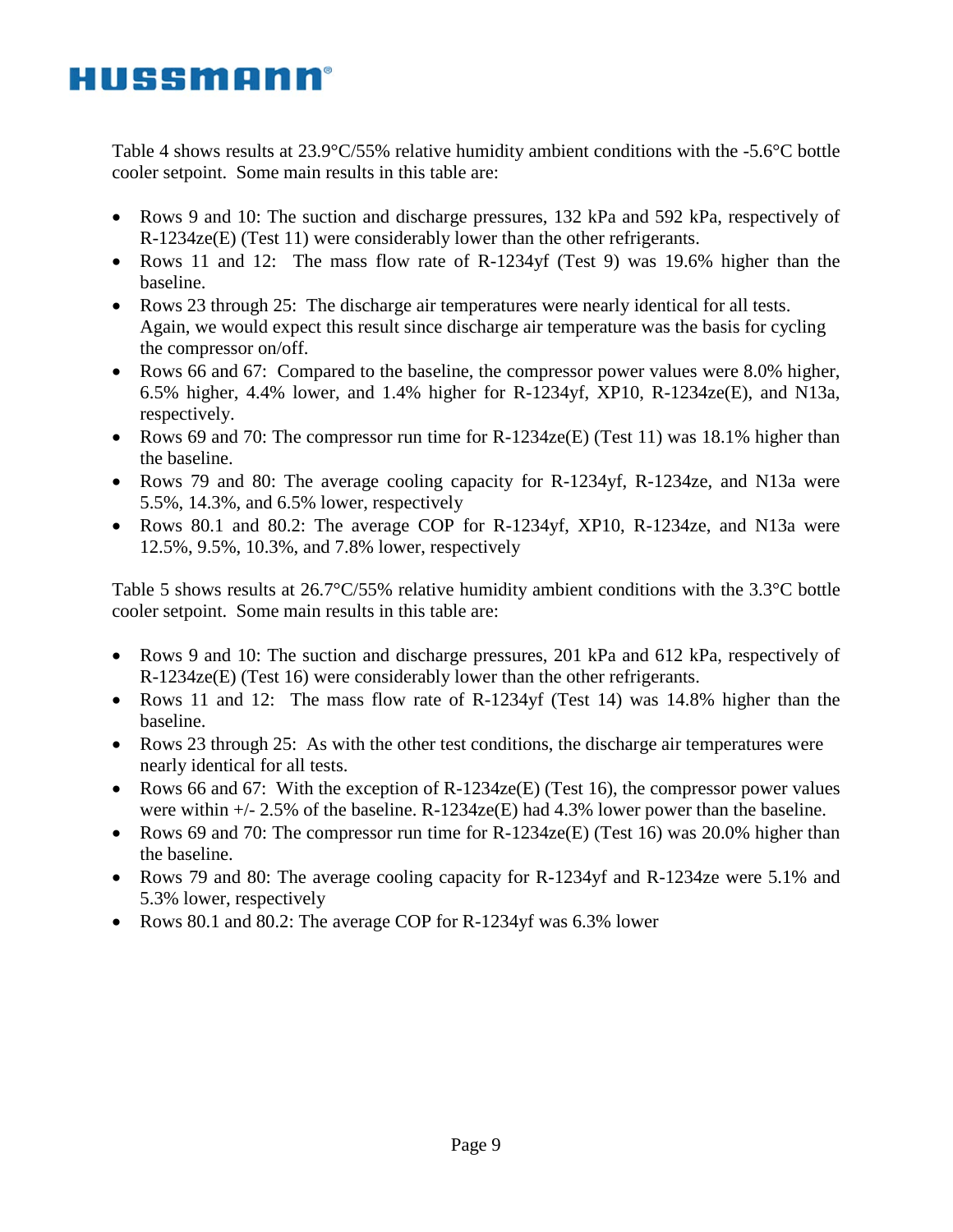|                | Row 0 Refrigerant                                              | R-134a            | R-1234yf             | Opteon™<br><b>XP10</b> | R-1234ze         | N13a           |
|----------------|----------------------------------------------------------------|-------------------|----------------------|------------------------|------------------|----------------|
| $\mathbf{1}$   | <b>Test type</b>                                               | <b>ASHRAE</b>     | <b>ASHRAE</b>        | <b>ASHRAE</b>          | <b>ASHRAE</b>    | <b>ASHRAE</b>  |
| $\overline{2}$ | Test ID no.                                                    | 8                 | $\overline{9}$       | 10                     | 11               | 12             |
| $\overline{4}$ | Test cell temperature setpoint db °C                           | 23.9              | 23.9                 | 23.9                   | 23.9             | 23.9           |
| 4.1            | Test cell temperature setpoint wb °C                           | 17.8              | 17.8                 | 17.8                   | 17.8             | 17.8           |
| 5              | Test cell relative humidity setpoint, %                        | $\overline{55}$   | $\overline{55}$<br>- | 55                     | 55               | 55             |
| 6              | Bottle cooler setpoint °C                                      | $-5.\overline{6}$ | $-5.6$               | $-5.6$                 | $-5.6$           | $-5.6$         |
| 8              | <b>Completion date</b>                                         | 10/07/10          | 11/21/10             | 01/09/11               | 03/06/11         | 03/29/11       |
| 9              | Suction pressure kPa                                           | 189               | 205                  | 209                    | 132              | 175            |
| 10             | Discharge pressure kPa                                         | 796               | 822                  | 829                    | 592              | 749            |
| 11             | Refrigerant flow rate kg/hr                                    | 8.06              | 9.64                 | 8.68                   | 7.41             | 8.04           |
| 12             | Difference %                                                   | 0.0%              | 19.6%                | 7.7%                   | $-8.2%$          | $-0.3%$        |
| 13             | Refrigerant pressure drop evaporator kPa                       | 2.90              | 4.13                 | 3.89                   | 3.29             | 4.51           |
| 14             | Refrigerant pressure drop condenser kPa                        | 1.41              | 2.29                 | 1.92                   | 1.62             | 1.68           |
| 15             | Refrigerant pressure drop flow meter kPa                       | 27.16             | 26.36                | 22.04                  | 22.67            | 24.36          |
| 16             | Compressor suction temperature °C                              | 9.5               | 10.8                 | 14.9                   | 12.4             | 13.1           |
| 17             | Compressor discharge temperature °C                            | 47.7              | 47.7                 | 49.7                   | 47.9             | 49.8           |
| 18             | Evaporator outlet temperature °C                               | $-10.2$           | $-10.4$              | $-9.3$                 | $-10.4$          | $-9.9$         |
| 19             | Condenser air inlet temperature °C                             | 23.6              | 24.2                 | 24.1                   | 23.4             | 24.1           |
| 20             | Condenser air outlet temperature °C                            | 25.6              | 26.3                 | 26.1                   | 25.2             | 26.1           |
| 21             | Condenser refrigerant inlet temperature °C                     | 36.8              | 38.3                 | 39.1                   | 36.6             | 38.6           |
| 22             | Condenser refrigerant outlet temp °C                           | 28.9              | 30.0                 | 29.4                   | 28.2             | 29.2           |
| 23             | Refrigerated air discharge temperature 5 cm from left wall °C  | $-6.4$            | $-6.5$               | $-6.4$                 | $-6.6$           | $-6.6$         |
| 24             | Refrigerated air discharge temperature center °C               | $-6.5$            | $-6.6$               | $-6.4$                 | $-6.7$           | $-6.6$         |
| 25             | Refrigerated air dischrage temperature 5 cm from right wall °C | $-6.7$            | $-6.8$               | $-6.6$                 | $-6.9$           | $-6.8$         |
| 26             | Refrigerated air return temperature 5 cm from left wall °C     | $-4.8$            | $-4.8$               | $-4.7$                 | $-5.0$           | $-4.8$         |
| 27             | Refrigerated air return temperature center °C                  | $-4.3$            | $-4.3$               | $-4.2$                 | $-4.5$           | $-4.3$         |
| 28             | Refrigerated air return temperature 5 cm from right wall °C    | $-4.3$            | $-4.2$               | $-4.0$                 | $-4.3$           | $-4.2$         |
| 29             | Test cell dry bulb (1 of 2) °C                                 | 23.9              | 24.5                 | 24.3                   | 23.8             | 24.1           |
| 30             | Test cell dry bulb (2 of 2) °C                                 | 23.4              | 24.1                 | 24.0                   | 23.7             | 24.1           |
| 31             | Test cell wet bulb °C                                          | 17.6              | 18.3                 | 18.4                   | 18.5             | 18.2           |
| 40             | Test cell relative humidity %                                  | 53.9%             | 55.1%                | 56.7%                  | 60.0%            | 56.6%          |
| 50             | <b>Product simulator temperatures</b>                          |                   |                      |                        |                  |                |
| 51             | Integrated average product simulator temperature °C            | $-4.6$            | $-4.6$               | $-4.5$                 | $-4.7$           | $-4.5$         |
| 52             | {CTS} Integrated coldest product simulator, temperature °C     | $-5.5$            | $-5.5$               | $-5.4$                 | $-5.6$           | $-5.6$         |
| 54             | {WTS} Integrated warmest product simulator temperature °C      | $-4.0$            | $-3.9$               | $-3.7$                 | $-3.9$           | $-3.8$         |
| 59             | Refrigerant charge g                                           | $322 + 1 - 7$     | $322 + 1 - 7$        | $322 + 1 - 1$          | $322 + 1 - 1$    | $322 + 1 - 1$  |
| 61             | Supply voltage                                                 | 118               | 119                  | 121                    | 120              | 120            |
| 66             | <b>Compressor power W</b>                                      | 165               | 178                  | 176                    | 158              | 168            |
| 67             | Difference %                                                   | 0%                | 8.0%                 | 6.5%                   | $-4.4%$          | 1.4%           |
| 69             | Compressor run time, %                                         | 60.6%             | 59.7%                | 55.1%                  | 71.6%            | 61.0%          |
| 70             | Difference %                                                   | 0%                | $-1.5%$              | $-9.0%$                | 18.1%            | 0.7%           |
| 71             | Evaporator fan power W (checked once, not recorded             | 58                | 58                   | 58                     | 58               | 58             |
|                | continuously)                                                  |                   |                      |                        |                  |                |
| 73             | Evaporating temperature (avg. of dew and bubble) °C            | $-11.5$           | $-11.8$              | $-11.7$                | $-12.6$          | $-12.6$        |
| 74             | Condensing temperature (avg. of dew and bubble) °C             | 31.2              | 32.4                 | 32.7                   | 30.8             | 30.9           |
| 75<br>79       | Superheat at compressor inlet °K                               | 21.0<br>372       | 22.6<br>352          | 26.6                   | 25.0             | 25.7           |
|                | Average cooling capacity W*                                    | 0%                | $-5.5%$              | 359<br>$-3.6%$         | 319<br>$-14.3%$  | 348<br>$-6.5%$ |
| 80             | Difference %                                                   |                   |                      |                        |                  |                |
| 80.1<br>80.2   | Average COP (W/W)                                              | 2.25<br>0.0%      | 1.97<br>$-12.5%$     | 2.04<br>$-9.5%$        | 2.02<br>$-10.3%$ | 2.08           |
|                | Difference %                                                   |                   |                      |                        |                  | $-7.8%$        |
|                | *Assumes saturated liquid at inlet of expansion device         |                   |                      |                        |                  |                |

**Table 4** Results at 23.9°C (75°F)/55% relative humidity ambient conditions, -5.6°C (22°F) bottle cooler setpoint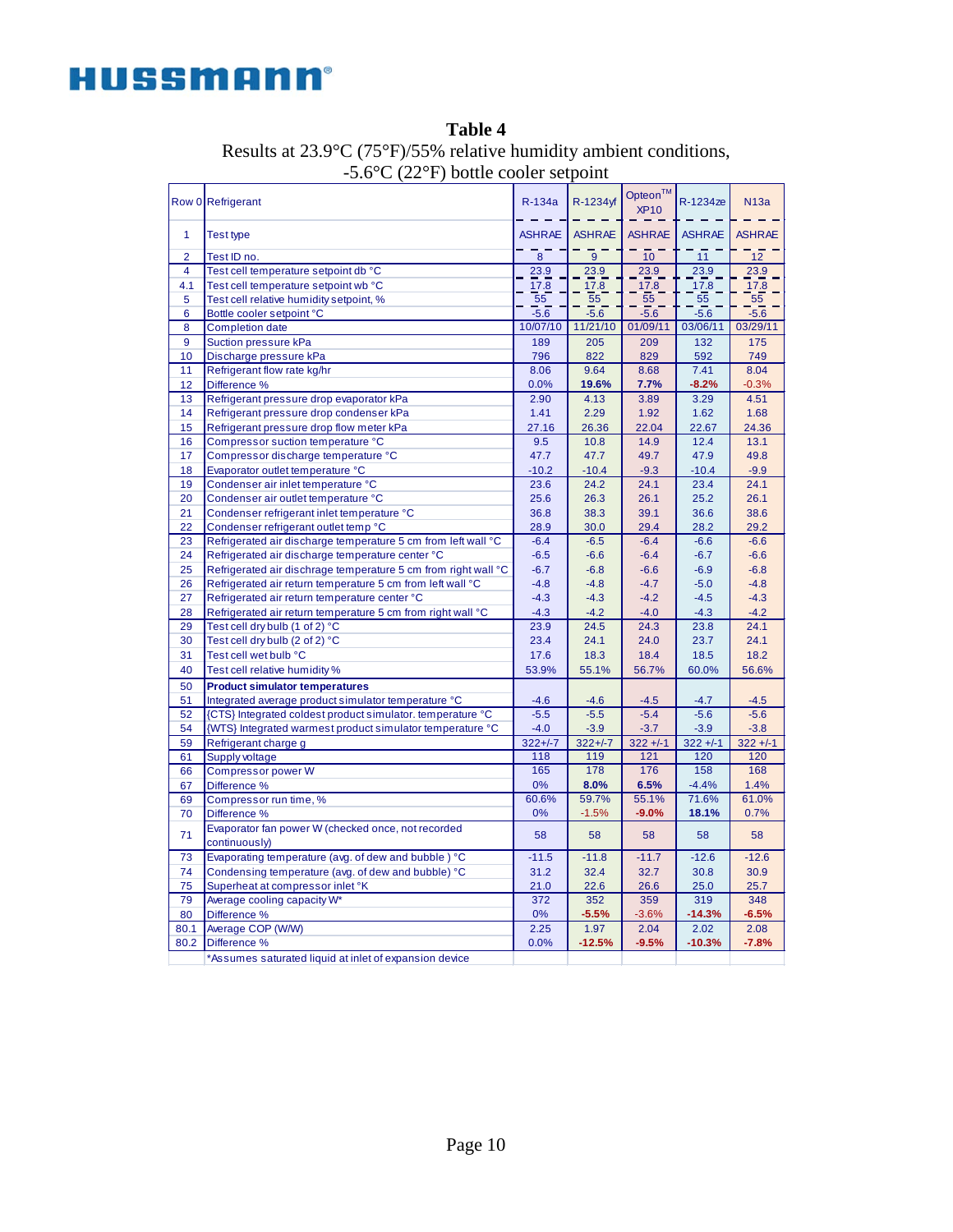

|                | Row 0 Refrigerant                                                   | R134a         | R-1234yf         | Opteon™<br><b>XP10</b> | R-1234ze      | <b>N13a</b>   |
|----------------|---------------------------------------------------------------------|---------------|------------------|------------------------|---------------|---------------|
| $\mathbf{1}$   | Test type                                                           | <b>ASHRAE</b> | <b>ASHRAE</b>    | <b>ASHRAE</b>          | <b>ASHRAE</b> | <b>ASHRAE</b> |
| $\overline{2}$ | Test ID no.                                                         | 13            | 14               | 15                     | 16            | 17            |
| $\overline{4}$ | Test cell temperature setpoint db °C                                | 26.7          | 26.7             | 26.7                   | 26.7          | 26.7          |
| 4.1            | Test cell temperature setpoint wb °C                                | 20.1          | 20.1             | 20.1                   | 20.1          | 20.1          |
| 5              | Test cell relative humidity setpoint, %                             | 55            | 55               | 55                     | 55            | 55            |
| 6              | Bottle cooler setpoint °C                                           | 3.3           | $\overline{3.3}$ | 3.3                    | 3.3           | 3.3           |
| 8              | <b>Completion date</b>                                              | 10/19/10      | 12/02/10         | 01/03/11               | 03/13/11      | 04/06/11      |
| 9              | Suction pressure kPa                                                | 281           | 299              | 302                    | 201           | 259           |
| 10             | Discharge pressure kPa                                              | 766           | 783              | 792                    | 612           | 727           |
| 11             | Refrigerant flow rate kg/hr                                         | 6.88          | 7.90             | 7.39                   | 7.04          | 7.06          |
| 12             | Difference %                                                        | 0%            | 14.8%            | 7.3%                   | 2.3%          | 2.5%          |
| 13             | Refrigerant pressure drop evaporator kPa                            | 1.58          | 1.68             | 1.85                   | 3.46          | 3.09          |
| 14             | Refrigerant pressure drop condenser kPa                             | 1.43          | 1.59             | 1.87                   | 1.26          | 1.77          |
| 15             | Refrigerant pressure drop flow meter kPa                            | 26.60         | 28.57            | 26.12                  | 30.87         | 29.68         |
| 16             | Compressor suction temperature °C                                   | 21.1          | 21.9             | 22.7                   | 20.2          | 22.1          |
| 17             | Compressor discharge temperature °C                                 | 44.7          | 44.8             | 46.2                   | 44.4          | 46.0          |
| 18             | Evaporator outlet temperature °C                                    | $-0.6$        | 1.2              | 1.4                    | $-0.4$        | 0.8           |
| 19             | Condenser air inlet temperature °C                                  | 26.5          | 26.4             | 26.6                   | 26.5          | 26.6          |
| 20             | Condenser air outlet temperature °C                                 | 28.6          | 28.5             | 28.7                   | 28.3          | 28.8          |
| 21             | Condenser refrigerant inlet temperature °C                          | 36.0          | 36.4             | 36.8                   | 35.7          | 36.3          |
| 22             | Condenser refrigerant outlet temp °C                                | 30.7          | 30.6             | 30.9                   | 30.5          | 30.6          |
| 23             | Refrigerated air discharge temperature 5 cm from left wall °C       | 2.3           | 2.4              | 2.3                    | 2.4           | 2.3           |
| 24             | Refrigerated air discharge temperature center °C                    | 2.4           | 2.5              | 2.5                    | 2.5           | 2.5           |
| 25             | Refrigerated air dischrage temperature 5 cm from right wall °C      | 2.2           | 2.3              | 2.3                    | 2.3           | 2.2           |
| 26             | Refrigerated air return temperature 5 cm from left wall °C          | 3.8           | 3.9              | 3.8                    | 3.8           | 3.8           |
| 27             | Refrigerated air return temperature center °C                       | 4.1           | 4.2              | 4.2                    | 4.2           | 4.2           |
| 28             | Refrigerated air return temperature 5 cm from right wall °C         | 4.1           | 4.3              | 4.3                    | 4.3           | 4.4           |
| 29             | Test cell dry bulb (1 of 2) °C                                      | 26.8          | 26.6             | 26.7                   | 26.8          | 26.8          |
| 30             | Test cell dry bulb (2 of 2) °C                                      | 26.2          | 26.1             | 26.3                   | 26.4          | 26.3          |
| 31             | Test cell wet bulb °C                                               | 20.0          | 20.3             | 20.0                   | 19.9          | 20.3          |
| 40             | Test cell relative humidity %                                       | 53.3%         | 56.4%            | 54.1%                  | 52.9%         | 54.9%         |
| 50             | <b>Product simulator temperatures</b>                               |               |                  |                        |               |               |
| 51             | Integrated average product simulator temperature °C                 | 4.0           | 4.0              | 4.0                    | 4.1           | 4.1           |
| 52             | {CTS} Integrated coldest product simulator, temperature °C          | 3.3           | 3.3              | 3.3                    | 3.4           | 3.4           |
| 54             | {WTS} Integrated warmest product simulator temperature °C           | 4.5           | 4.6              | 4.6                    | 4.6           | 4.7           |
| 59             | Refrigerant charge g                                                | $322 + 1 - 7$ | $322 + 1 - 7$    | $322 + 1 - 1$          | $322 + 1 - 1$ | $322 + 1 - 1$ |
| 61             | Supply voltage                                                      | 119           | 121              | 121                    | 121           | 120           |
| 66             | <b>Compressor power W</b>                                           | 132           | 133              | 135                    | 126           | 130           |
| 67             | Difference %                                                        | 0%            | 1.3%             | 2.5%                   | $-4.3%$       | $-1.1%$       |
| 69             |                                                                     | 39.0%         | 37.7%            | 38.1%                  | 46.8%         | 41.1%         |
|                | Compressor run time, %<br>Difference %                              | 0%            | $-3.3%$          | $-2.2%$                | 20.0%         | 5.4%          |
| 70             |                                                                     |               |                  |                        |               |               |
| 71             | Evaporator fan power W (checked once, not recorded<br>continuously) | 58            | 58               | 58                     | 58            | 58            |
| 73             | Evaporating temperature (avg. of dew and bubble) °C                 | $-1.2$        | $-1.3$           | $-1.8$                 | $-1.9$        | $-2.3$        |
| 74             | Condensing temperature (avg. of dew and bubble) °C                  | 29.8          | 30.6             | 26.0                   | 31.9          | 29.8          |
| 75             | Superheat at compressor inlet °K                                    | 22.3          | 23.2             | 24.5                   | 22.2          | 24.4          |
| 79             | Average cooling capacity W*                                         | 328           | 312              | 336                    | 311           | 321           |
| 80             | Difference %                                                        | 0%            | $-5.1%$          | 2.4%                   | $-5.3%$       | $-2.3%$       |
| 80.1           | Average COP (W/W)                                                   | 2.50          | 2.34             | 2.50                   | 2.47          | 2.47          |
| 80.2           | Difference %                                                        | 0.0%          | $-6.3%$          | $-0.1%$                | $-1.1%$       | $-1.2%$       |
|                | *Assumes saturated liquid at inlet of expansion device              |               |                  |                        |               |               |

**Table 5** Results at 26.7°C (80°F)/55% relative humidity ambient conditions, 3.3°C (38°F) bottle cooler setpoint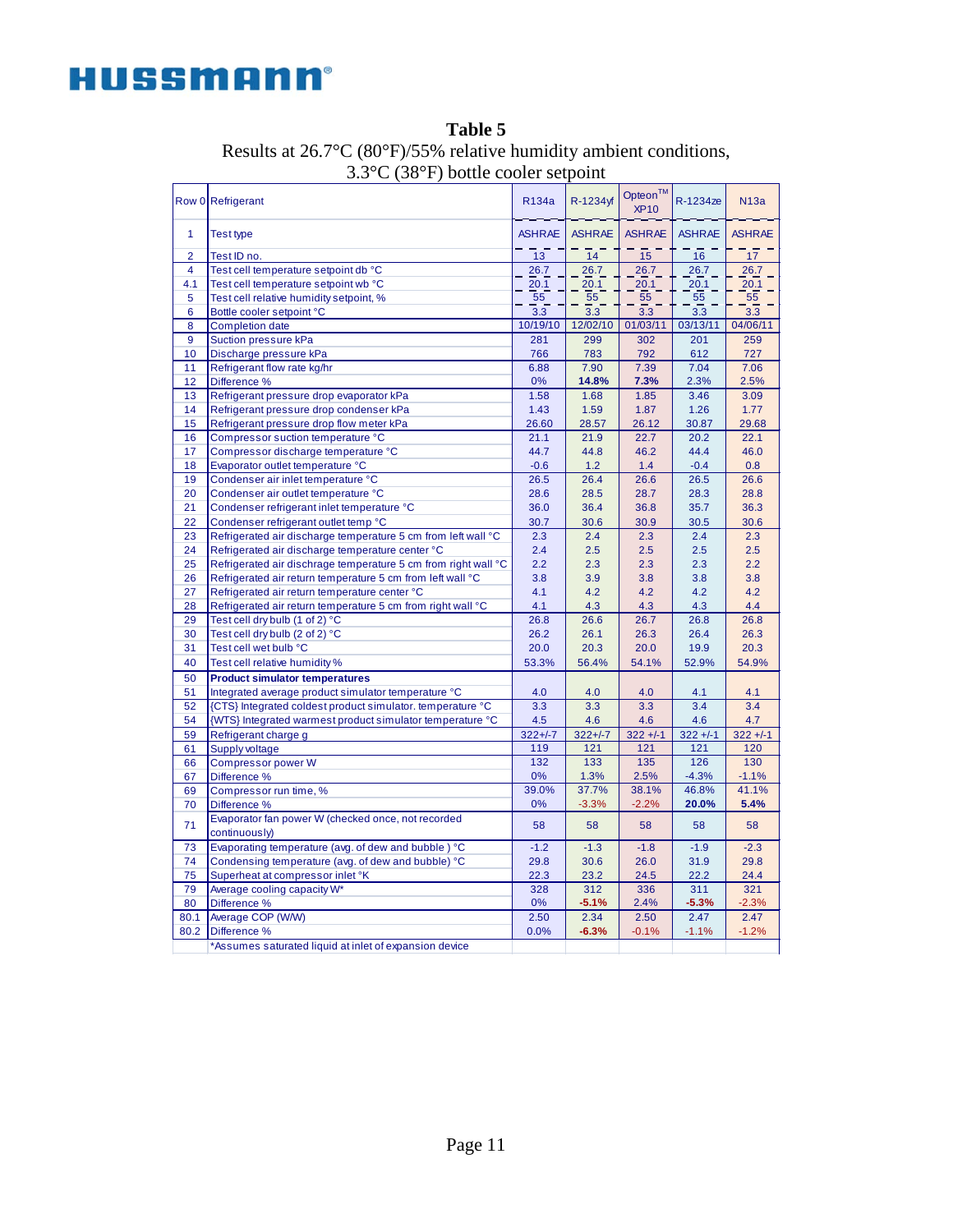Table 6 shows results at  $26.7^{\circ}C/55\%$  relative humidity ambient conditions with the -5.6 $^{\circ}C$  bottle cooler setpoint. Some main results in this table are:

- Rows 9 and 10: The suction and discharge pressures, 127 kPa and 644 kPa, respectively of R-1234ze(E) (Test 21) were considerably lower than the other refrigerants.
- Rows 11 and 12: The mass flow rate of R-1234yf (Test 19) was 22.3% higher than the baseline.
- Rows 23 through 25: The discharge air temperatures were nearly identical for all tests.
- Rows 66 and 67: The compressor power values were 5.8% higher, 6.3% higher, 4.8% lower and 2.0% lower for R-1234yf, XP10, R-1234ze(E), and N13a, respectively.
- Rows 69 and 70: The compressor run time for R-1234ze(E) (Test 21) was 18.2% higher than the baseline.
- Rows 79 and 80: The average cooling capacity for R-1234ze and N13a were 12.9%, and 5.6% lower, respectively
- Rows 80.1 and 80.2: The average COP for R-1234yf, XP10, and R-1234ze were 9.5%, 7.2%, and 8.6% lower, respectively

3.2 Full and half pull-down tests

Table 7 shows full pull-down results. Some main items in this table are:

- Rows 9 and 10: The suction and discharge pressures, 182 kPa and 789 kPa, respectively of R-1234ze(E) (Test 26) were considerably lower than the other refrigerants.
- Rows 11 and 12: The mass flow rate of R-1234yf (Test 24) was 19.9% higher than the baseline.
- Rows 23 through 25: The discharge air temperatures were nearly identical for all tests.
- Rows 66 and 67: The compressor power values were 4.8% higher, 2.4% higher, 11.2% lower and 2.9% lower for R-1234yf, XP10, R-1234ze(E), and N13a, respectively.
- Rows 69 and 70: The compressor run times were within  $+/$  2.2% with the exception of R-1234ze(E) (Test 26), which was 12.5% higher than the baseline.
- Rows 79 and 80: The average cooling capacity for R-1234yf, XP10, R-1234ze, and N13a were 6.2%, 6.0%, 9.9%, and 1.1% lower, respectively
- Rows 80.1 and 80.2: The average COP for R-1234yf and XP10 were 10.5% lower and 8.1%, respectively
- Rows 108 and 109: The amount of time until compressor started cycling was within  $+/- 5.2\%$ with the exception of R-1234ze(E) (Test 26), which took 31.3% longer.

The compressor was relatively undersized for use with R-1234ze(E). In the pull-down test, we saw a main disadvantage of an undersized compressor – longer pull-down time.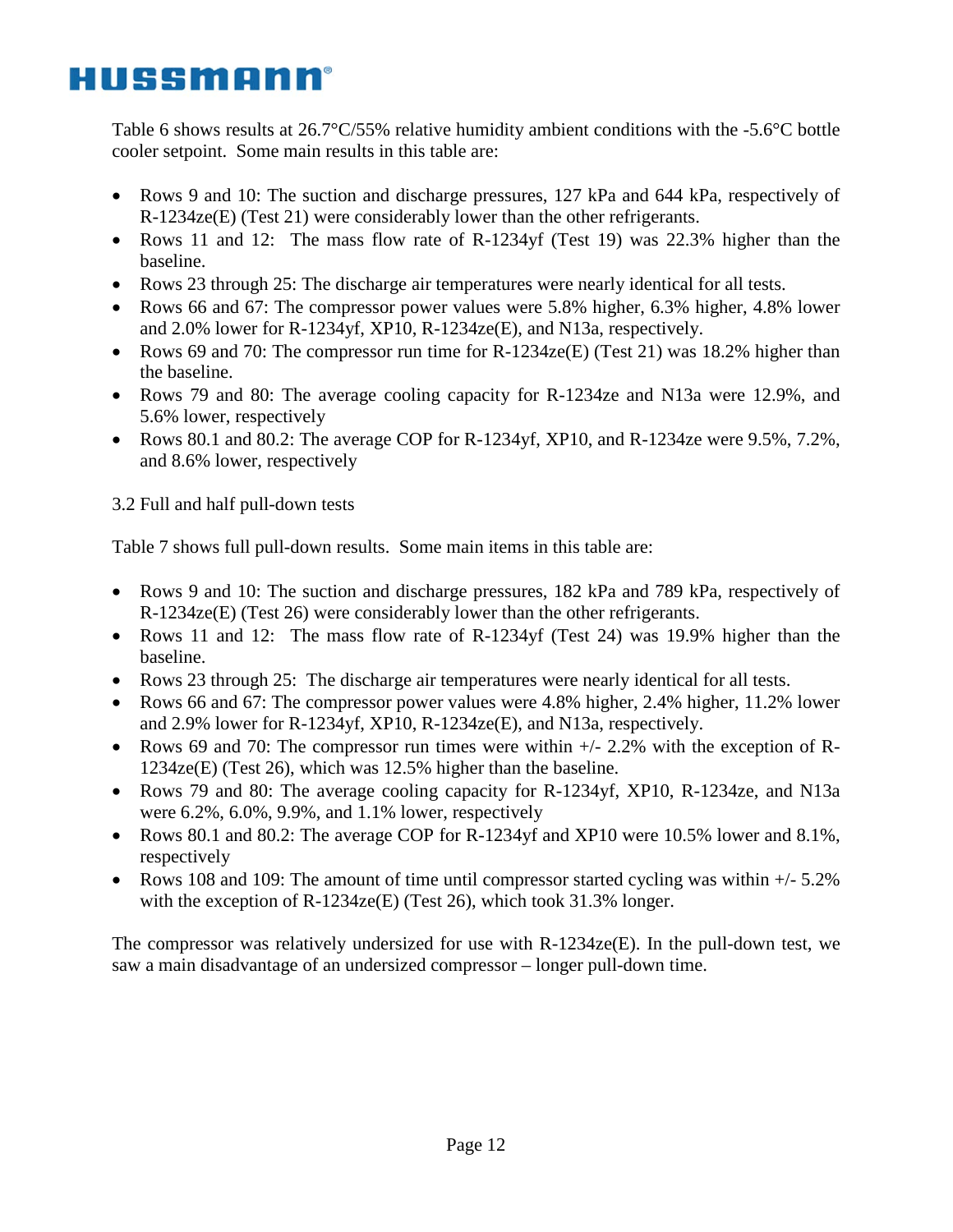

|                | Row 0 Refrigerant                                                   | R134a         | R-1234yf      | Opteon™<br><b>XP10</b> | R-1234ze      | N13a          |
|----------------|---------------------------------------------------------------------|---------------|---------------|------------------------|---------------|---------------|
| 1              | <b>Test type</b>                                                    | <b>ASHRAE</b> | <b>ASHRAE</b> | <b>ASHRAE</b>          | <b>ASHRAE</b> | <b>ASHRAE</b> |
| $\overline{2}$ | Test ID no.                                                         | 18            | 19            | 20                     | 21            | 22            |
| $\overline{4}$ | Test cell temperature setpoint db °C                                | 26.7          | 26.7          | 26.7                   | 26.7          | 26.7          |
| 4.1            | Test cell temperature setpoint wb °C                                | 20.1          | 20.1          | 20.1                   | 20.1          | 20.1          |
| 5              | Test cell relative humidity setpoint, %                             | 55            | 55            | 55                     | 55            | 55            |
| 6              | Bottle cooler setpoint °C                                           | $-5.6$        | $-5.6$        | $-5.6$                 | $-5.6$        | $-5.6$        |
| 8              | <b>Completion date</b>                                              | 10/24/10      | 12/06/10      | 01/05/11               | 03/10/11      | 04/03/11      |
| 9              | Suction pressure kPa                                                | 187           | 204           | 205                    | 127           | 172           |
| 10             | Discharge pressure kPa                                              | 836           | 863           | 894                    | 644           | 795           |
| 11             | Refrigerant flow rate kg/hr                                         | 8.19          | 10.01         | 9.29                   | 7.80          | 8.35          |
| 12             | Difference %                                                        | 0%            | 22.3%         | 13.5%                  | $-4.8%$       | 2.0%          |
| 13             | Refrigerant pressure drop evaporator kPa                            | 3.67          | 4.42          | 3.86                   | 3.13          | 4.37          |
| 14             | Refrigerant pressure drop condenser kPa                             | 1.59          | 2.52          | 2.23                   | 1.84          | 1.97          |
| 15             | Refrigerant pressure drop flow meter kPa                            | 17.57         | 24.21         | 21.85                  | 20.70         | 19.43         |
| 16             | Compressor suction temperature °C                                   | 14.6          | 13.9          | 16.6                   | 15.2          | 16.1          |
| 17             | Compressor discharge temperature °C                                 | 52.5          | 52.3          | 54.1                   | 53.6          | 53.6          |
| 18             | Evaporator outlet temperature °C                                    | $-10.6$       | $-10.4$       | $-9.7$                 | $-10.9$       | $-10.0$       |
| 19             | Condenser air inlet temperature °C                                  | 26.1          | 26.2          | 26.3                   | 26.0          | 26.2          |
| 20             | Condenser air outlet temperature °C                                 | 28.2          | 28.3          | 28.4                   | 27.9          | 28.4          |
| 21             | Condenser refrigerant inlet temperature °C                          | 41.0          | 41.9          | 42.9                   | 41.5          | 42.3          |
| 22             | Condenser refrigerant outlet temp °C                                | 31.6          | 32.1          | 32.1                   | 31.3          | 31.8          |
| 23             | Refrigerated air discharge temperature 5 cm from left wall °C       | $-6.4$        | $-6.4$        | $-6.4$                 | $-6.8$        | $-6.5$        |
| 24             | Refrigerated air discharge temperature center °C                    | $-6.5$        | $-6.5$        | $-6.5$                 | $-6.9$        | $-6.6$        |
| 25             | Refrigerated air dischrage temperature 5 cm from right wall °C      | $-6.7$        | $-6.8$        | $-6.7$                 | $-7.2$        | $-6.9$        |
| 26             | Refrigerated air return temperature 5 cm from left wall °C          | $-4.6$        | $-4.6$        | $-4.6$                 | $-5.1$        | $-4.7$        |
| 27             | Refrigerated air return temperature center °C                       | $-4.0$        | $-4.1$        | $-4.0$                 | $-4.5$        | $-4.1$        |
| 28             | Refrigerated air return temperature 5 cm from right wall °C         | $-4.0$        | $-4.0$        | $-3.9$                 | $-4.4$        | $-4.0$        |
| 29             | Test cell dry bulb (1 of 2) °C                                      | 26.6          | 26.6          | 26.7                   | 26.8          | 26.6          |
| 30             | Test cell dry bulb (2 of 2) °C                                      | 26.1          | 26.2          | 26.3                   | 26.5          | 26.4          |
| 31             | Test cell wet bulb °C                                               | 20.0          | 20.3          | 20.1                   | 21.3          | 20.3          |
| 40             | Test cell relative humidity %                                       | 54.4%         | 56.4%         | 54.5%                  | 61.4%         | 55.8%         |
| 50             | <b>Product simulator temperatures</b>                               |               |               |                        |               |               |
| 51             | Integrated average product simulator temperature °C                 | $-4.3$        | $-4.4$        | $-4.3$                 | $-4.8$        | $-4.4$        |
| 52             | {CTS} Integrated coldest product simulator. temperature °C          | $-5.5$        | $-5.4$        | $-5.3$                 | $-5.7$        | $-5.5$        |
| 54             | {WTS} Integrated warmest product simulator temperature °C           | $-3.4$        | $-3.5$        | $-3.5$                 | $-3.9$        | $-3.6$        |
| 59             | Refrigerant charge g                                                | $322 + 1 - 7$ | $322 + 1 - 7$ | $322 + 1 - 1$          | $322 + 1 - 1$ | $322 + 1 - 1$ |
| 61             | Supply voltage                                                      | 118           | 120           | 122                    | 120           | 119           |
| 66             | <b>Compressor power W</b>                                           | 181           | 192           | 192                    | 172           | 177           |
| 67             | Difference %                                                        | 0%            | 5.8%          | 6.3%                   | $-4.8%$       | $-2.0%$       |
| 69             | Compressor run time, %                                              | 66.2%         | 62.6%         | 62.3%                  | 78.2%         | 65.8%         |
| 70             | Difference %                                                        | 0%            | $-5.5%$       | $-5.9%$                | 18.2%         | $-0.5%$       |
| 71             | Evaporator fan power W (checked once, not recorded<br>continuously) | 58            | 58            | 58                     | 58            | 58            |
| 73             | Evaporating temperature (avg. of dew and bubble) °C                 | $-11.7$       | $-12.1$       | $-12.2$                | $-13.6$       | $-13.0$       |
| 74             | Condensing temperature (avg. of dew and bubble) °C                  | 32.9          | 34.2          | 35.6                   | 33.7          | 33.0          |
| 75             | Superheat at compressor inlet °K                                    | 26.2          | 26.1          | 28.8                   | 28.8          | 29.1          |
| 79             | Average cooling capacity W*                                         | 382           | 366           | 377                    | 333           | 361           |
| 80             | Difference %                                                        | 0%            | $-4.2%$       | $-1.4%$                | $-12.9%$      | $-5.6%$       |
| 80.1           | Average COP (W/W)                                                   | 2.11          | 1.91          | 1.96                   | 1.93          | 2.03          |
| 80.2           | Difference %                                                        | 0.0%          | $-9.5%$       | $-7.2%$                | $-8.6%$       | $-3.7%$       |
|                | *Assumes saturated liquid at inlet of expansion device              |               |               |                        |               |               |

**Table 6** Results at 26.7°C (80°F)/55% relative humidity ambient conditions, -5.6°C (22°F) bottle cooler setpoint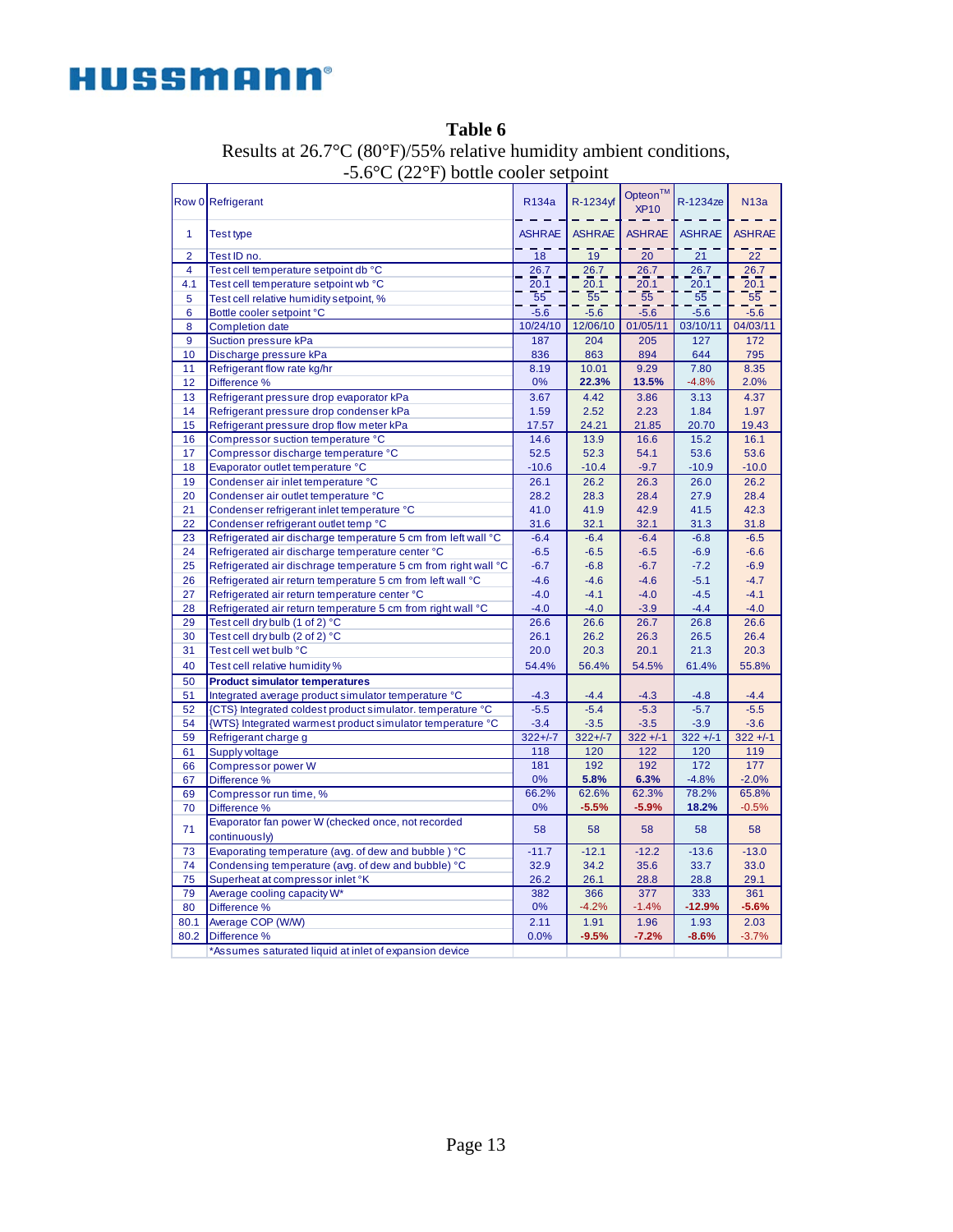|                | Row 0 Refrigerant                                                      | R <sub>134a</sub> | R-1234yf         | Opteon <sup>™</sup><br><b>XP10</b> | R-1234ze      | <b>N13a</b>   |  |
|----------------|------------------------------------------------------------------------|-------------------|------------------|------------------------------------|---------------|---------------|--|
| 1              | <b>Test type</b>                                                       | Pulldown          | Pulldown         | Pulldown                           | Pulldown      | Pulldown      |  |
| $\overline{2}$ | Test ID no.                                                            | 23                | 24               | 25                                 | 26            | 27            |  |
| 4              | Test cell temperature setpoint db °C                                   | 32.2              | 32.2             | 32.2                               | 32.2          | 32.2          |  |
| 4.1            | Test cell temperature setpoint wb °C                                   | 26.6              | 26.6             | 26.6                               | 26.6          | 26.6          |  |
| 5              | Test cell relative humidity setpoint, %                                | 65                | 65               | 65                                 | 65            | 65            |  |
| 6              | Bottle cooler setpoint °C                                              | $\overline{3.3}$  | $\overline{3.3}$ | 3.3                                | 3.3           | 3.3           |  |
| 8              | <b>Completion date</b>                                                 | 10/28/10          | 12/14/10         | 01/18/11                           | 03/16/11      | 05/04/11      |  |
| 9              | Suction pressure kPa                                                   | 251               | 271              | 268                                | 182           | 238           |  |
| 10             | Discharge pressure kPa                                                 | 1043              | 1087             | 1081                               | 789           | 979           |  |
| 11             | Refrigerant flow rate kg/hr                                            | 9.96              | 11.94            | 10.80                              | 9.77          | 10.40         |  |
| 12             | Difference %                                                           | 0%                | 19.9%            | 8.4%                               | $-1.9%$       | 4.4%          |  |
| 13             | Refrigerant pressure drop evaporator kPa                               | 2.64              | 2.46             | 3.23                               | 4.00          | 4.00          |  |
| 14             | Refrigerant pressure drop condenser kPa                                | 2.12              | 2.45             | 2.36                               | 2.26          | 2.15          |  |
| 15             | Refrigerant pressure drop flow meter kPa                               | 29.58             | 33.10            | 30.12                              | 33.72         | 33.78         |  |
| 16             | Compressor suction temperature °C                                      | 25.7              | 26.9             | 26.8                               | 25.4          | 25.6          |  |
| 17             | Compressor discharge temperature °C                                    | 63.3              | 64.1             | 65.2                               | 60.2          | 63.1          |  |
| 18             | Evaporator outlet temperature °C                                       | $-0.6$            | $-0.6$           | 1.4                                | 0.3           | $-0.2$        |  |
| 19             | Condenser air inlet temperature °C                                     | 33.3              | 34.2             | 33.3                               | 32.3          | 33.1          |  |
| 20             | Condenser air outlet temperature °C                                    | 35.7              | 36.9             | 35.8                               | 34.7          | 35.7          |  |
| 21             | Condenser refrigerant inlet temperature °C                             | 51.9              | 53.4             | 52.8                               | 49.4          | 50.9          |  |
| 22             | Condenser refrigerant outlet temp °C                                   | 39.9              | 41.6             | 40.3                               | 38.7          | 39.8          |  |
| 23             | Refrigerated air discharge temperature 5 cm from left wall °C          | 2.4               | 2.5              | 2.6                                | 3.0           | 2.7           |  |
| 24             | Refrigerated air discharge temperature center °C                       | 2.5               | 2.5              | 2.7                                | 3.2           | 2.8           |  |
| 25             | Refrigerated air dischrage temperature 5 cm from right wall °C         | 2.2               | 2.3              | 2.3                                | 2.9           | 2.5           |  |
| 26             | Refrigerated air return temperature 5 cm from left wall °C             | 4.7               | 5.0              | 5.0                                | 5.4           | 5.1           |  |
| 27             | Refrigerated air return temperature center °C                          | 5.8               | 5.9              | 6.0                                | 6.5           | 6.0           |  |
| 28             | Refrigerated air return temperature 5 cm from right wall °C            | 5.6               | 5.9              | 5.8                                | 6.3           | 6.1           |  |
| 29             | Test cell dry bulb (1 of 2) °C                                         | 34.0              | 35.1             | 33.9                               | 33.2          | 33.8          |  |
| 30             | Test cell dry bulb (2 of 2) °C                                         | 33.2              | 34.4             | 33.3                               | 32.6          | 33.2          |  |
| 31             | Test cell wet bulb °C                                                  | 26.7              | 26.2             | 27.0                               | 26.6          | 26.8          |  |
| 40             | Test cell relative humidity %                                          | 56.4%             | 49.6%            | 58.6%                              | 59.6%         | 58.0%         |  |
| 50             | <b>Product simulator temperatures</b>                                  |                   |                  |                                    |               |               |  |
| 51             | Integrated average product simulator temperature °C                    | 7.6               | 7.8              | 7.8                                | 8.2           | 7.9           |  |
| 52             | {CTS} Integrated coldest product simulator. temperature °C             | 2.6               | 2.6              | 2.5                                | 2.7           | 2.7           |  |
| 54             | {WTS} Integrated warmest product simulator temperature °C              | 32.9              | 32.8             | 32.5                               | 32.7          | 32.8          |  |
| 59             | Refrigerant charge g                                                   | $322 + 1 - 7$     | $322 + 1 - 7$    | $322 + 1 - 1$                      | $322 + 1 - 1$ | $322 + 1 - 1$ |  |
| 61             | Supply voltage                                                         | 119               | 121              | 121                                | 120           | 121           |  |
| 66             | <b>Compressor power W</b>                                              | 214               | 224              | 219                                | 190           | 207           |  |
| 67             | Difference %                                                           | 0%                | 4.8%             | 2.4%                               | $-11.2%$      | $-2.9%$       |  |
| 69             | Compressor run time, %                                                 | 61.0%             | 61.0%            | 59.7%                              | 68.7%         | 61.9%         |  |
| 70             | Difference %                                                           | 0%                | 0.0%             | $-2.2%$                            | 12.5%         | 1.5%          |  |
|                | Evaporator fan power W (checked once, not recorded                     |                   |                  |                                    |               |               |  |
| 71             | continuously)                                                          | 58                | 58               | 58                                 | 58            | 58            |  |
| 73             | Evaporating temperature (avg. of dew and bubble) °C                    | $-4.2$            | $-4.2$           | $-5.1$                             | $-4.7$        | $-4.6$        |  |
| 74             | Condensing temperature (avg. of dew and bubble) °C                     | 40.9              | 43.3             | 43.1                               | 40.9          | 40.7          |  |
| 75             | Superheat at compressor inlet °K                                       | 29.9              | 31.1             | 31.9                               | 30.1          | 30.2          |  |
| 79             | Average cooling capacity W*                                            | 455               | 427              | 428                                | 410           | 451           |  |
| 80             | Difference %                                                           | 0%                | $-6.2%$          | $-6.0%$                            | $-9.9%$       | $-1.1%$       |  |
| 80.1           | Average COP (W/W)                                                      | 2.13              | 1.91             | 1.96                               | 2.16          | 2.17          |  |
| 80.2           | Difference %                                                           | 0.0%              | $-10.5%$         | $-8.1%$                            | 1.4%          | 1.9%          |  |
|                | *Assumes saturated liquid at inlet of expansion device                 |                   |                  |                                    |               |               |  |
|                |                                                                        |                   |                  |                                    |               |               |  |
| 100            | Maximum compressor discharge temperature** °C                          | 88.8              | 85.5             | 87.1                               | 77.5          | 84.5          |  |
| 101            | Maximum compressor suction temperature** °C                            | 37.1              | 36.0             | 36.7                               | 36.0          | 36.3          |  |
| 108            | Amount of time until compressor cycling starts minutes                 | 291               | 291              | 306                                | 382           | 305           |  |
| 109            | Difference %                                                           | 0%                | 0.0%             | 5.2%                               | 31.3%         | 4.8%          |  |
|                | **Measured from start of test until the compressor first cycles off    |                   |                  |                                    |               |               |  |
|                | 72 hour minimum thermal soak time for pulldown and half pulldown tests |                   |                  |                                    |               |               |  |

**Table 7** Full pull-down test results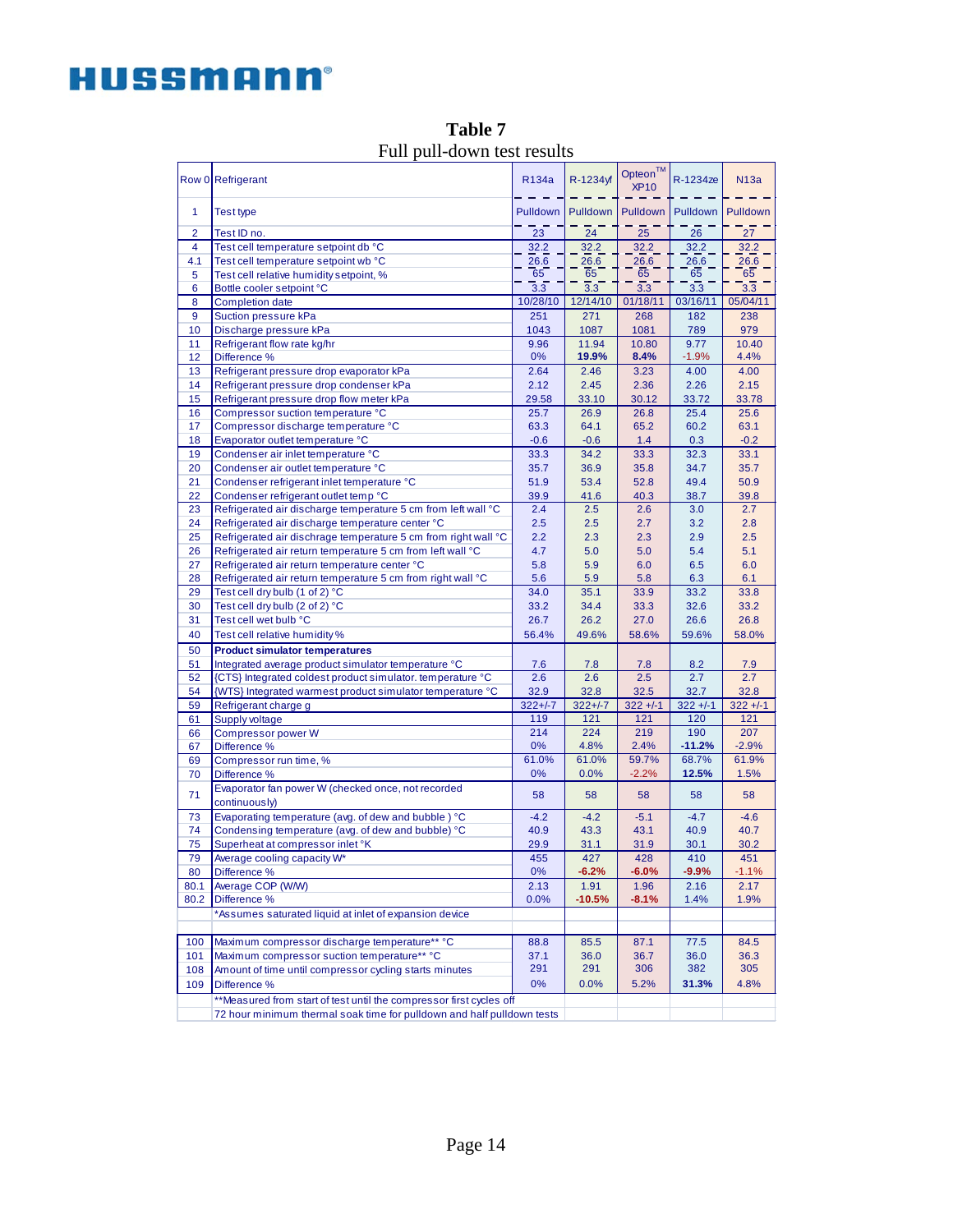Table 8 shows half pull-down results. Some main results in this table are:

- Rows 9 and 10: The suction and discharge pressures, 184 kPa and 756 kPa, respectively of R-1234ze(E) (Test 31) were considerably lower than the other refrigerants.
- Rows 11 and 12: The mass flow rate of R-1234yf (Test 29) was 17.4% higher than the baseline.
- Rows 23 through 25: The discharge air temperatures were nearly identical for all tests.
- Rows 66 and 67: The compressor power values were 2.7% higher, 4.2% higher, 5.2% lower and 0.5% lower for R-1234yf, XP10, R-1234ze(E), and N13a, respectively.
- Rows 69 and 70: The compressor run times were 0.8% higher, 8.2% higher, 20.0% higher and 11.3% higher for R-1234yf, XP10, R-1234ze(E), and N13a, respectively.
- Rows 79 and 80: The average cooling capacity for R-1234yf, XP10, R-1234ze, and N13a were 6.8%, 6.9%, 7.8%, and 6.5% lower, respectively
- Rows 80.1 and 80.2: The average COP for R-1234yf, XP10, and N13a were 9.3%, 10.7%, and 6.1% lower, respectively
- Rows 108 and 109: The amount of time until the compressor cycling started were 10% lower, 3.8% lower, 40.8% higher and 50.8% higher for R-1234yf, XP10, R-1234ze(E), and N13a, respectively. The time until compressor cycling started for the N13a blend seems inconsistent with the other values. Given the other results, we expected this value to be closer to the baseline. The cause of this unexpected result is not known.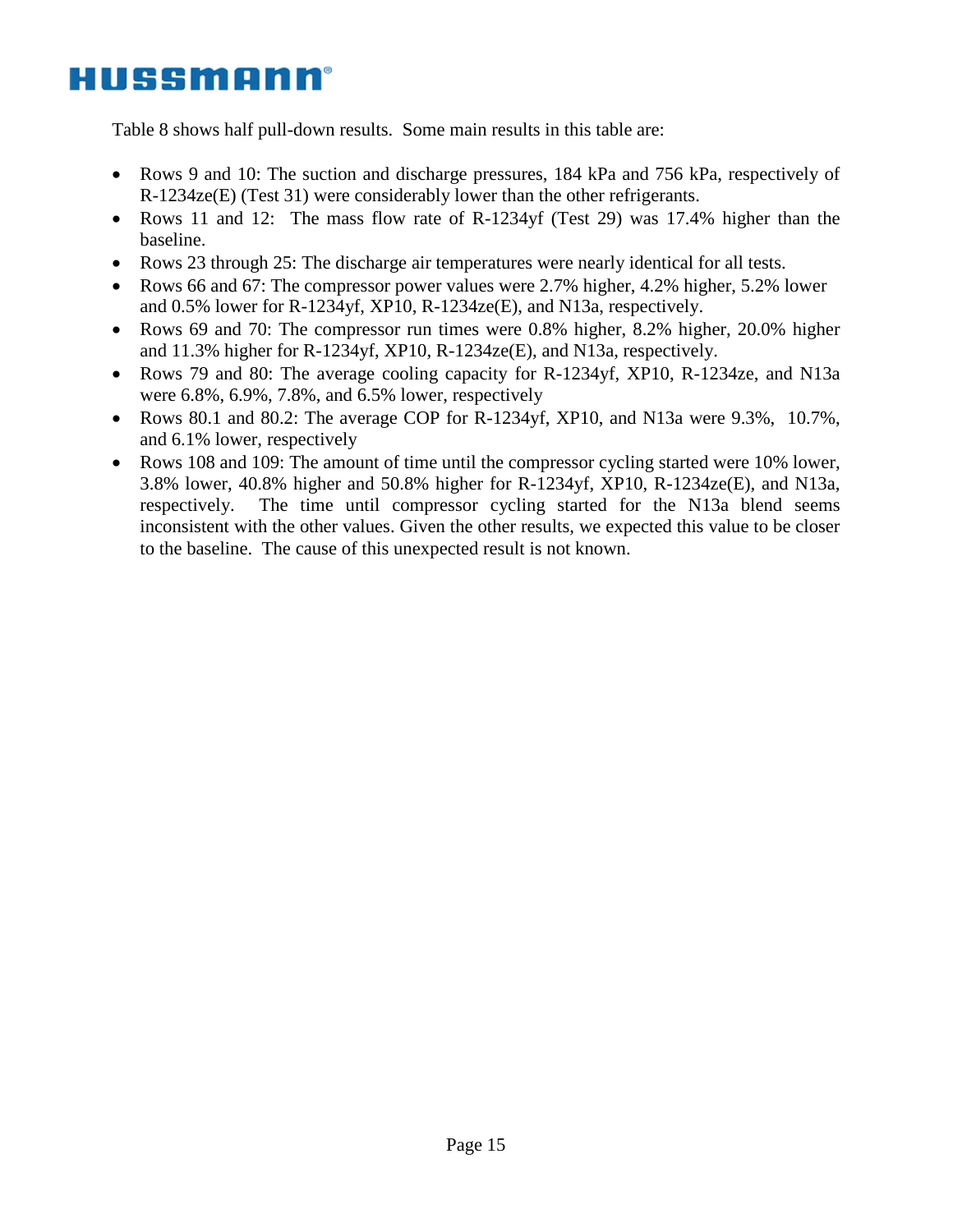|                | Row 0 Refrigerant                                                      | R134a             | R-1234yf          | Opteon™<br><b>XP10</b> | R-1234ze          | N13a              |
|----------------|------------------------------------------------------------------------|-------------------|-------------------|------------------------|-------------------|-------------------|
| 1              | <b>Test type</b>                                                       | Half-<br>Pulldown | Half-<br>Pulldown | Half-<br>Pulldown      | Half-<br>Pulldown | Half-<br>Pulldown |
| $\overline{2}$ |                                                                        |                   |                   | 30                     | 31                |                   |
| 4              | Test ID no.<br>Test cell temperature setpoint db °C                    | 28<br>32.2        | 29<br>32.2        | 32.2                   | 32.2              | 32<br>32.2        |
| 4.1            | Test cell temperature setpoint wb °C                                   | 26.6              | 26.6              | 26.6                   | 26.6              | 26.6              |
| 5              | Test cell relative humidity setpoint, %                                | 65                | 65                | 65                     | 645               | 65                |
| 6              | Bottle cooler setpoint °C                                              | 3.3               | 3.3               | 3.3                    | 3.3               | 3.3               |
| 8              | <b>Completion date</b>                                                 | 11/08/10          | 12/21/10          | 02/09/11               | 03/21/11          | 04/19/11          |
| 9              | Suction pressure kPa                                                   | 258               | 276               | 263                    | 184               | 229               |
| 10             | Discharge pressure kPa                                                 | 949               | 966               | 976                    | 756               | 900               |
| 11             | Refrigerant flow rate kg/hr                                            | 8.54              | 10.02             | 9.10                   | 8.70              | 8.67              |
| 12             | Difference %                                                           | 0%                | 17.4%             | 6.6%                   | 1.9%              | 1.6%              |
| 13             | Refrigerant pressure drop evaporator kPa                               | 2.86              | 2.30              | 3.32                   | 4.44              | 0.63              |
| 14             | Refrigerant pressure drop condenser kPa                                | 1.97              | 1.85              | 2.22                   | 2.00              | 0.34              |
| 15             | Refrigerant pressure drop flow meter kPa                               | 25.39             | 32.02             | 26.58                  | 29.41             | 4.16              |
| 16             | Compressor suction temperature °C                                      | 25.0              | 25.0              | 25.1                   | 24.9              | 25.1              |
| 17             | Compressor discharge temperature °C                                    | 57.8              | 57.5              | 60.4                   | 57.4              | 59.7              |
| 18             | Evaporator outlet temperature °C                                       | $-0.8$            | 0.3               | 1.7                    | $-0.9$            | 1.2               |
| 19             | Condenser air inlet temperature °C                                     | 32.1              | 32.0              | 31.5                   | 32.3              | 89.5              |
| 20             | Condenser air outlet temperature °C                                    | 34.4              | 34.5              | 33.9                   | 34.6              | 93.6              |
| 21             | Condenser refrigerant inlet temperature °C                             | 47.1              | 47.1              | 48.1                   | 46.8              | 117.4             |
| 22             | Condenser refrigerant outlet temp °C                                   | 37.7              | 38.0              | 37.1                   | 38.0              | 99.2              |
| 23             | Refrigerated air discharge temperature 5 cm from left wall °C          | 2.0               | 1.9               | 2.2                    | 2.1               | 2.2               |
| 24             | Refrigerated air discharge temperature center °C                       | 2.0               | 2.0               | 2.4                    | 2.1               | 2.3               |
| 25             | Refrigerated air dischrage temperature 5 cm from right wall °C         | 1.8               | 1.7               | 1.9                    | 1.9               | 1.9               |
| 26             | Refrigerated air return temperature 5 cm from left wall °C             | 3.9               | 3.8               | 4.0                    | 4.0               | 39.5              |
| 27             | Refrigerated air return temperature center °C                          | 4.3               | 4.3               | 4.5                    | 4.5               | 40.3              |
| 28             | Refrigerated air return temperature 5 cm from right wall °C            | 4.5               | 4.4               | 4.7                    | 4.7               | 40.6              |
| 29             | Test cell dry bulb (1 of 2) °C                                         | 32.4              | 32.5              | 32.3                   | 33.2              | 90.8              |
| 30             | Test cell dry bulb (2 of 2) °C                                         | 32.0              | 31.9              | 31.8                   | 32.6              | 89.8              |
| 31             | Test cell wet bulb °C                                                  | 26.5              | 25.8              | 27.1                   | 26.7              | 79.0              |
| 40             | Test cell relative humidity %                                          | 62.8%             | 58.8%             | 67.4%                  | 60.2%             | 59.5%             |
| 50             | <b>Product simulator temperatures</b>                                  |                   |                   |                        |                   |                   |
| 51             | Integrated average product simulator temperature °C                    | 5.6               | 5.5               | 5.7                    | 5.7               | 5.8               |
| 52             | {CTS} Integrated coldest product simulator, temperature °C             | 3.2               | 3.1               | 3.3                    | 3.2               | 37.8              |
| 54             | {WTS} Integrated warmest product simulator temperature °C              | 32.3              | 32.4              | 32.6                   | 32.7              | 90.8              |
| 59             | Refrigerant charge g                                                   | $322 + 1 - 7$     | $322 + 1 - 7$     | $322 + 1 - 1$          | $322 + 1 - 1$     | $322 + 1 - 1$     |
| 61             | Supply voltage                                                         | 119               | 121               | 122                    | 120               | 120               |
| 66             | <b>Compressor power W</b>                                              | 179               | 184               | 187                    | 170               | 178               |
| 67             | Difference %                                                           | 0%<br>51.7%       | 2.7%<br>52.1%     | 4.2%<br>55.9%          | $-5.2%$<br>62.0%  | $-0.5%$<br>57.5%  |
| 69             | Compressor run time, %                                                 |                   |                   |                        |                   |                   |
| 70             | Difference %                                                           | 0%                | 0.8%              | 8.2%                   | 20.0%             | 11.3%             |
| 71             | Evaporator fan power W (checked once, not recorded<br>continuously)    | 58                | 58                | 58                     | 58                | 58                |
| 73             | Evaporating temperature (avg. of dew and bubble) °C                    | $-3.4$            | $-3.6$            | $-5.6$                 | $-4.2$            | $-5.7$            |
| 74             | Condensing temperature (avg. of dew and bubble) °C                     | 37.4              | 38.6              | 39.0                   | 39.5              | 37.5              |
| 75             | Superheat at compressor inlet °K                                       | 28.4              | 28.6              | 30.7                   | 29.1              | 30.7              |
| 79             | Average cooling capacity W*                                            | 401               | 373               | 373                    | 370               | 375               |
| 80             | Difference %                                                           | 0%                | $-6.8%$           | $-6.9%$                | $-7.8%$           | $-6.5%$           |
| 80.1           | Average COP (W/W)                                                      | 2.24              | 2.03              | 2.00                   | 2.18              | 2.10              |
| 80.2           | Difference %                                                           | 0.0%              | $-9.3%$           | $-10.7%$               | $-2.7%$           | $-6.1%$           |
|                | *Assumes saturated liquid at inlet of expansion device                 |                   |                   |                        |                   |                   |
| 100            | Maximum compressor discharge temperature** °C                          | 81.1              | 79.7              | 80.2                   | 73.9              | 77.7              |
| 101            | Maximum compressor suction temperature** °C                            | 32.5              | 32.5              | 32.3                   | 33.6              | 32.0              |
| 108            | Amount of time until compressor cycling starts minutes                 | 130               | 117               | 125                    | 183               | 196               |
| 109            | Difference %                                                           | 0%                | $-10.0%$          | $-3.8%$                | 40.8%             | 50.8%             |
|                | **Measured from start of test until the compressor first cycles off    |                   |                   |                        |                   |                   |
|                | 72 hour minimum thermal soak time for pulldown and half pulldown tests |                   |                   |                        |                   |                   |
|                |                                                                        |                   |                   |                        |                   |                   |

**Table 8** Half pull-down test results